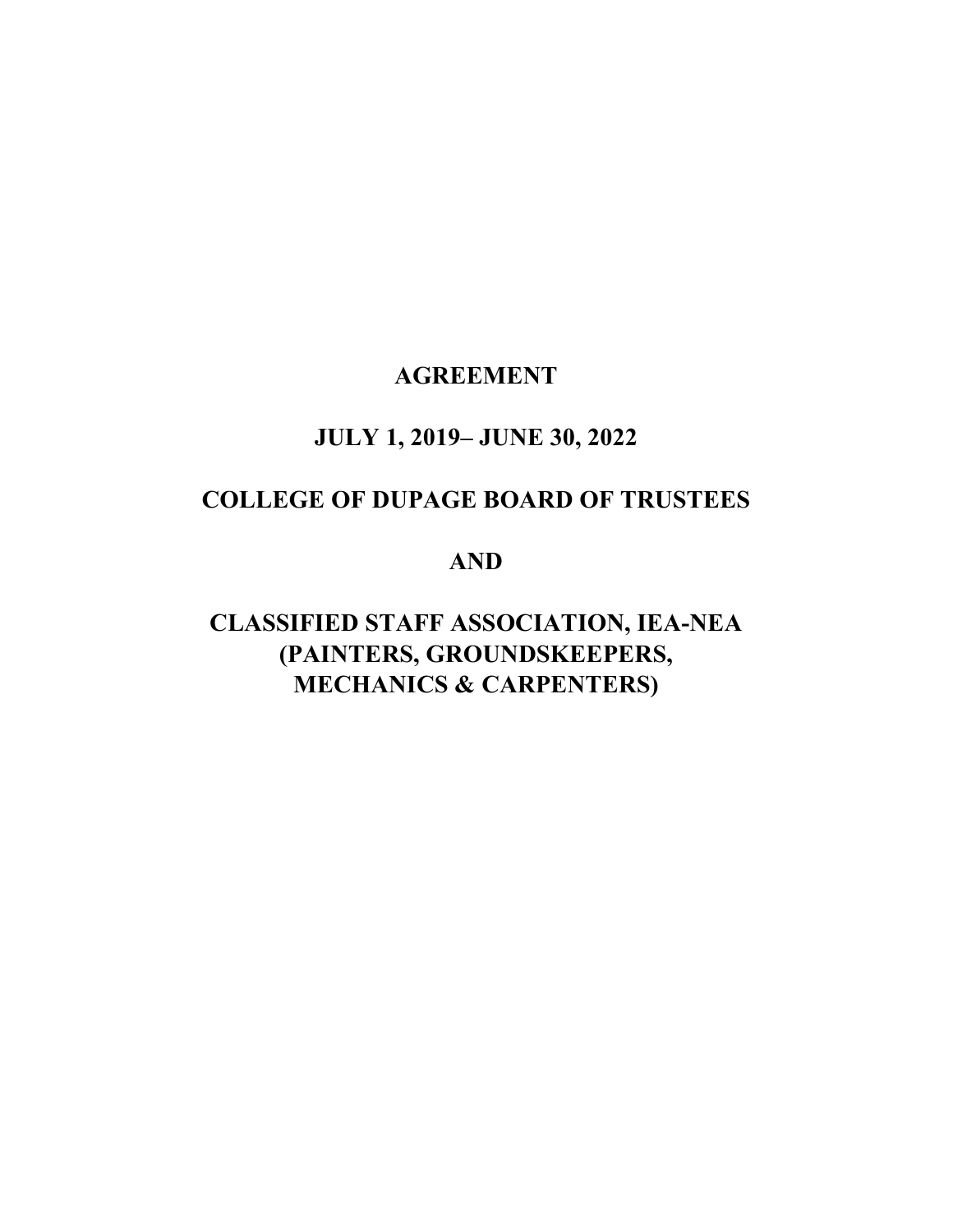## **TABLE OF CONTENTS**

| Article 5.1:                           |
|----------------------------------------|
| Article 5.2:                           |
| Article 5.3:                           |
| Article 5.4:                           |
|                                        |
| Article 6.1:                           |
| Article 6.2:                           |
|                                        |
| Article 7.1:                           |
| Article 7.2:                           |
|                                        |
|                                        |
|                                        |
|                                        |
|                                        |
|                                        |
|                                        |
|                                        |
| ARTICLE 15: NO STRIKE PROVISION<br>.12 |
|                                        |
|                                        |
|                                        |
|                                        |
|                                        |
|                                        |
|                                        |
|                                        |
|                                        |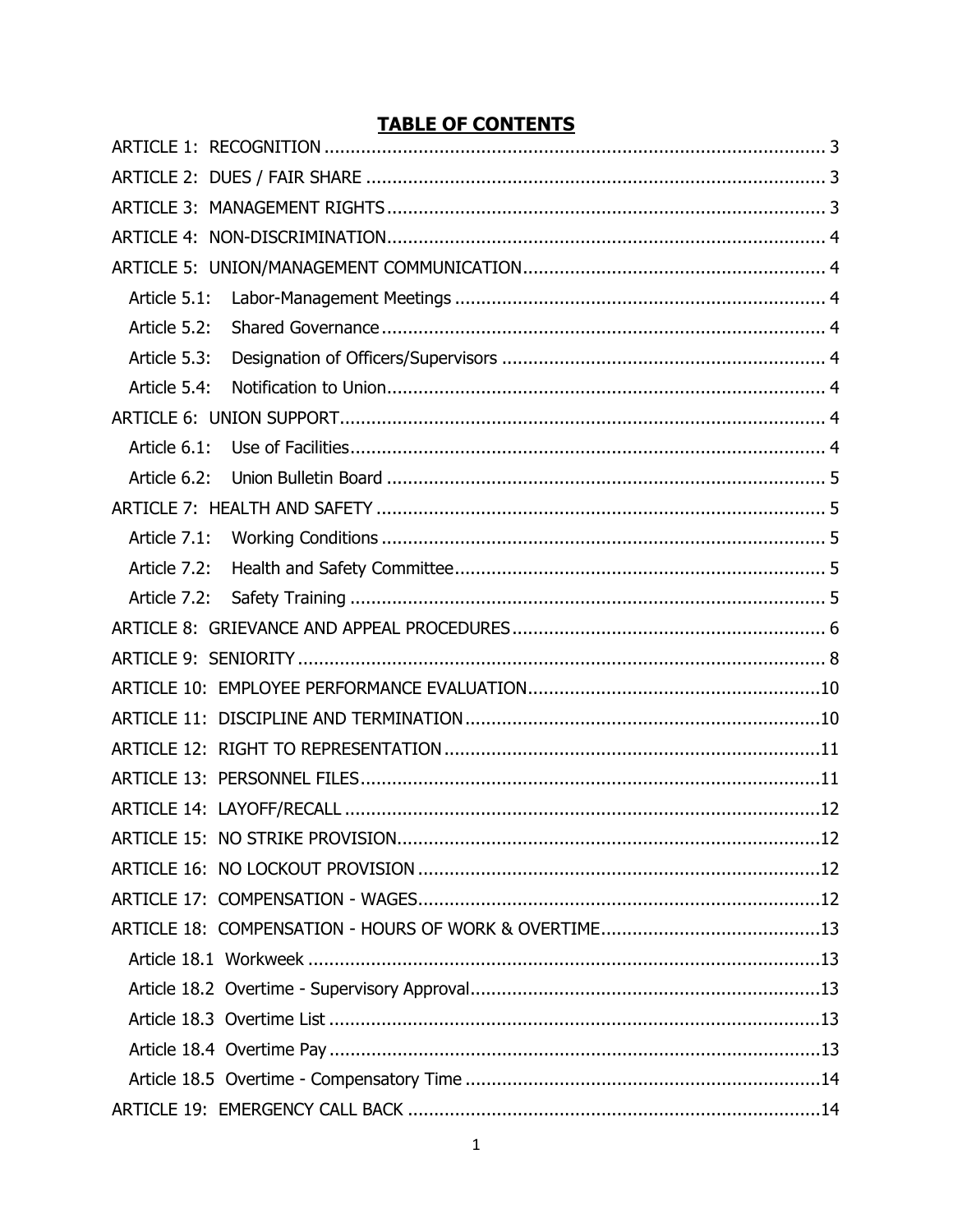| ARTICLE 20: FRINGE BENEFITS: VACATION, HOLIDAYS AND SICK LEAVE15 |  |
|------------------------------------------------------------------|--|
|                                                                  |  |
|                                                                  |  |
|                                                                  |  |
|                                                                  |  |
|                                                                  |  |
|                                                                  |  |
|                                                                  |  |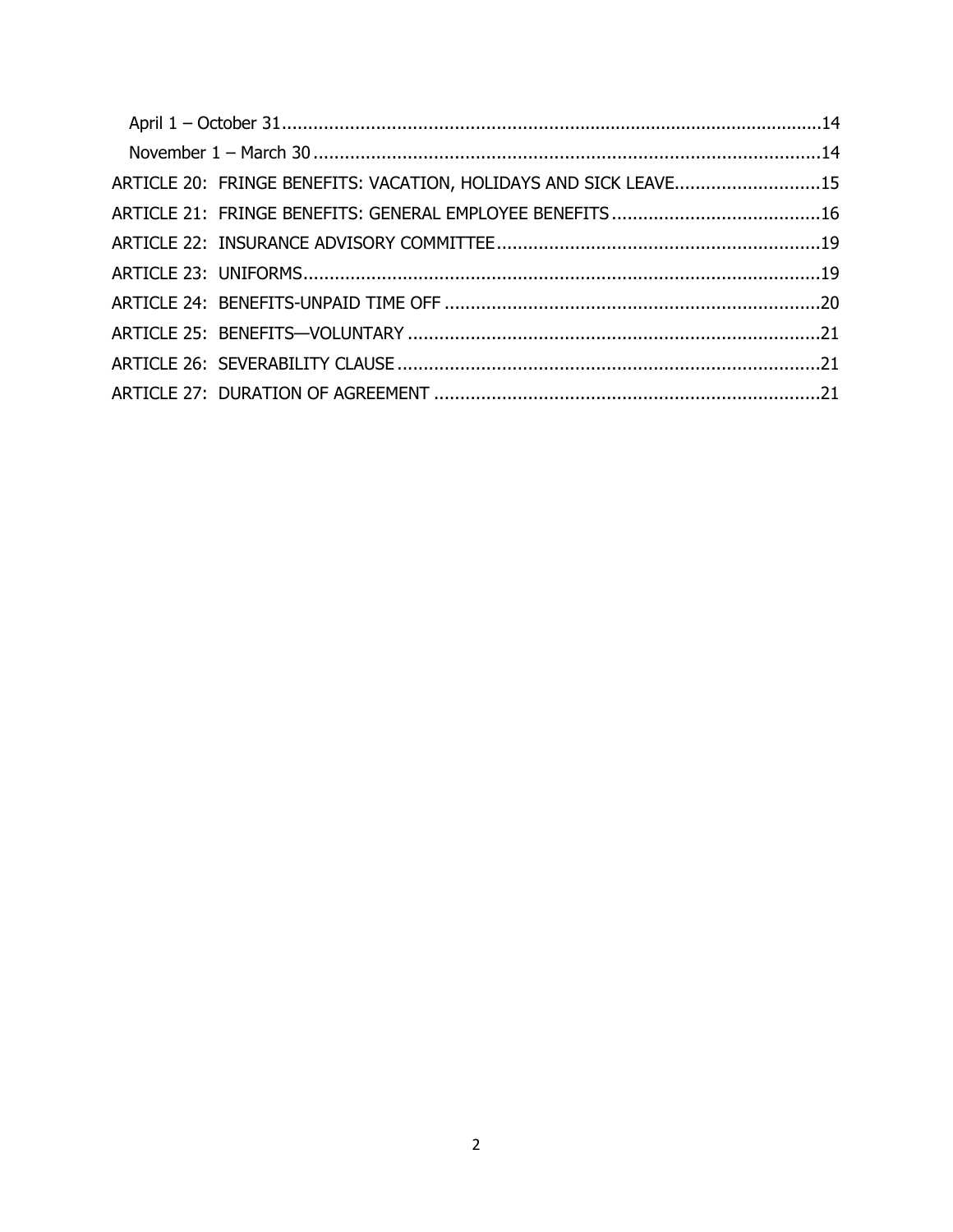This Collective Bargaining Agreement ("CBA") is entered into by and between the Board of Trustees of the College of DuPage (College or College of DuPage) and the Classified Staff Association, IEA-NEA (Painters, Groundskeepers, Mechanics & Carpenters) (CSA, Union or Unit). The parties agree as follows:

## <span id="page-3-0"></span>**ARTICLE 1: RECOGNITION**

The College of DuPage (College) recognizes the Classified Staff Association, IEA-NEA (Painters, Groundskeepers, Mechanics & Carpenters) (CSA, Union or Bargaining Unit) as the sole and exclusive representative of all regularly employed full and part-time Employees of the College of DuPage with the titles Athletic Grounds Technician, Carpenter, Corrective Repair Carpenter, Grounds Horticulture Technician, Grounds Irrigation Technician, Grounds Maintenance Technician, Grounds Maintenance Worker I, Grounds Maintenance Worker II, Maintenance Painter, Maintenance Painter Helper and Mechanic Automotive.

Excluded from this Agreement are all supervisory, managerial and confidential term employees as defined in the Illinois Educational Labor Relations Act ("Act"), including Grounds Maintenance Group Leader and the Carpenter Foreman.

## <span id="page-3-1"></span>**ARTICLE 2: DUES / FAIR SHARE**

The College shall, upon written request of an Employee, withhold from the compensation of that Employee any dues (including payments or contributions) payable by such Employee to the Classified Staff Association, IEA-NEA (CSA). Each year CSA will notify the College in writing of its membership and exact amount of membership dues to be deducted.

Upon receipt of a voluntary authorization in writing by the Employee, the College shall deduct from the Employee's wages the amount authorized and forward such fee to the Union no later than fifteen (15) days following deduction.

The Union shall hold the College harmless from and against any and all claims, demands, actions, complaints, suits or other forms of liability that arise out of or by reason of actions taken by the College for the purposes of complying with this Article or in reliance on any list, notice, certification or assignment furnished under this Article.

## <span id="page-3-2"></span>**ARTICLE 3: MANAGEMENT RIGHTS**

Except as expressly provided otherwise by the terms of this CBA, the College, through the Board of Trustees reserves and retains full rights, authority, and discretion in the proper discharge of its duties and responsibilities, including but not limited to, the right to determine staffing requirements, control, supervise, evaluate, discipline and manage the College and its employees; to determine and administer policies and procedures to operate the College; set budgets and otherwise retain all rights, authority, and discretion which are exclusively invested in the Board of Trustees or the President under governing law, ordinances, rules and regulations as set forth in the Constitutions and laws of the State of Illinois and of the United States and policies of the Board of Trustees. It is normally recognized that the Board exercises most of its powers, rights, authorities, duties and responsibilities through the President and members of the Administration.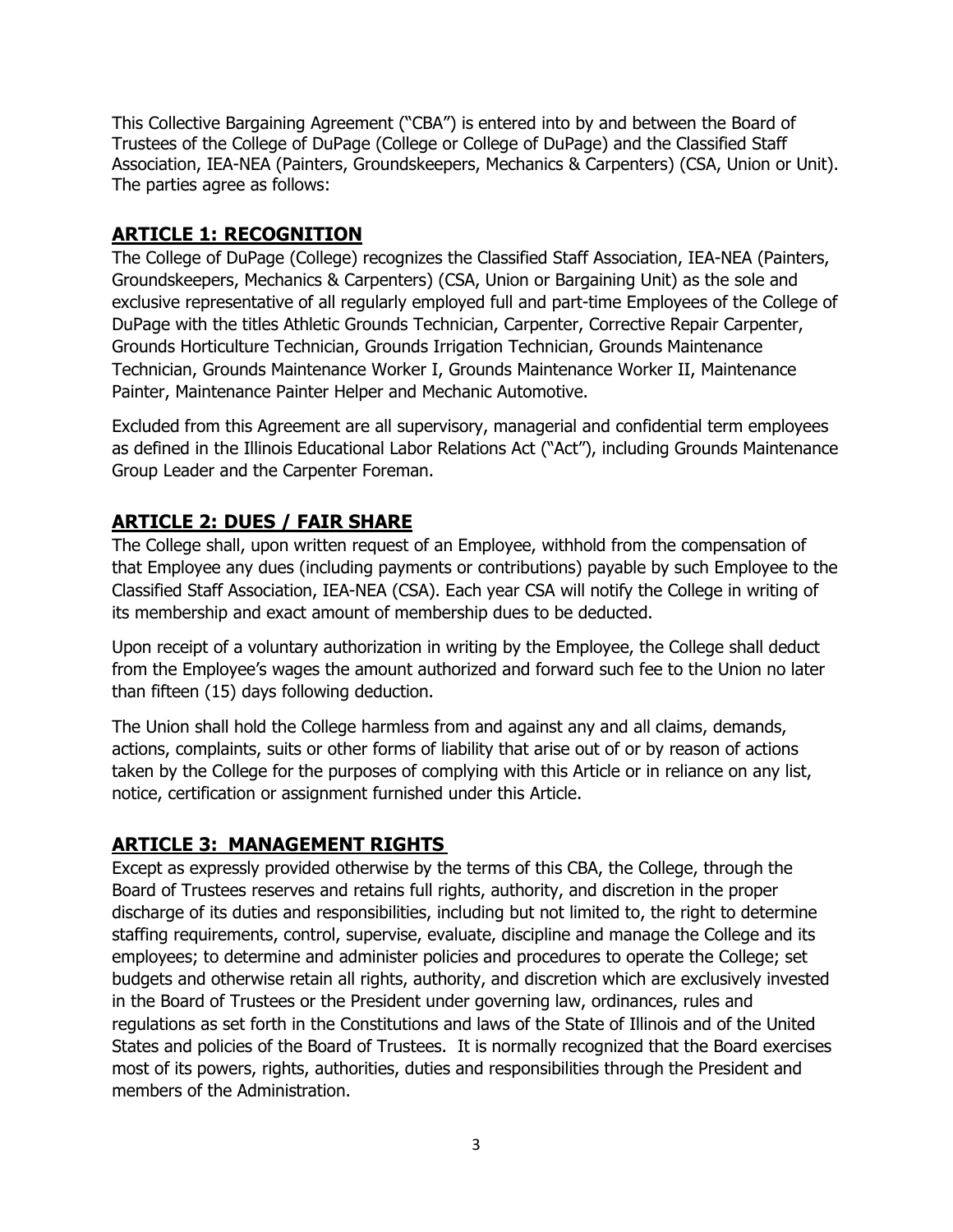<span id="page-4-0"></span>Implementation of those rights shall be consistent with this CBA and with the Act.

## **ARTICLE 4: NON-DISCRIMINATION**

Neither the College nor the Union shall discriminate against any Employee on the basis of race, color, religion, sex, national origin, age, disability, sexual orientation, gender identity and expression, union affiliation, or due to the exercise of rights contained in this CBA in accordance with applicable Board Policy, State and Federal laws.

## <span id="page-4-1"></span>**ARTICLE 5: UNION/MANAGEMENT COMMUNICATION**

#### <span id="page-4-2"></span>**Article 5.1: Labor-Management Meetings**

The Union and the College recognize the importance of communications in maintaining good relationships. Meetings to discuss issues of mutual interest and/or concerns shall be held as requested by either party. Each party will provide the other party reasonable written notice stating the topic(s) to be discussed at such meetings. Employees will be in pay status for these meetings.

In addition to ongoing communication facilitated by the open door management approach in the department, the Union Officers and their immediate supervisor(s) shall meet monthly or as needed for the purpose of discussing concerns and/or issues of mutual interest.

#### <span id="page-4-3"></span>**Article 5.2: Shared Governance**

The College solicits input from member organizations in the College community through the Shared Governance process. Accordingly, a representative from this bargaining unit is invited to participate on the Shared Governance Committee. The supervisor will determine the impact of such participation on the individual's workload and on the department. With prior supervisory approval, a committee member shall have the opportunity to attend when operational requirements permit without loss of pay or having to make up time. The failure of the College to grant such approval shall be non-grievable.

#### <span id="page-4-4"></span>**Article 5.3: Designation of Officers/Supervisors**

The Union shall provide the College with a list of Union Officers which will be updated as necessary. The College will provide the Union with a list of supervisors of record which will be updated as necessary. The College will clarify extenuating circumstances that may dictate a different reporting structure.

#### <span id="page-4-5"></span>**Article 5.4: Notification to Union**

The Union shall be notified of the hiring of all new Building and Grounds Employees whose job classifications are covered by this CBA within fifteen (15) calendar days of the date of such hiring.

## <span id="page-4-6"></span>**ARTICLE 6: UNION SUPPORT**

#### <span id="page-4-7"></span>**Article 6.1: Use of Facilities**

The Union may utilize College meeting room facilities to meet with Employees covered under this CBA during non-working hours, provided the Union shall promptly reimburse the College for the facilities usage charge as normally required by the College. Such use shall not interfere with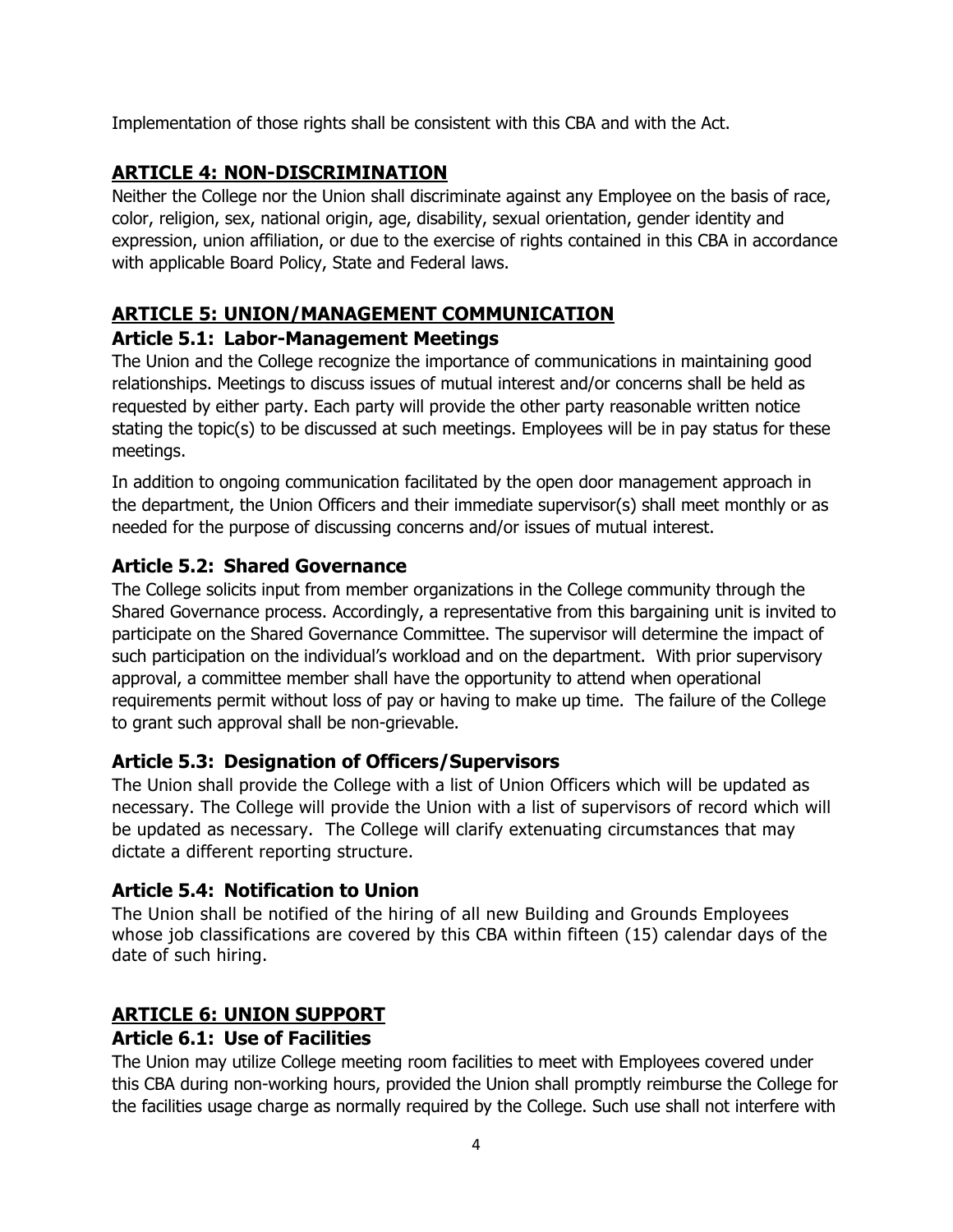any activity or function of the College. The Union will advise the Director, Facilities Operations or his designee of the date and time that such meetings are to take place and follow regular College procedures to request a College meeting room.

The College shall provide the Union with a file cabinet that locks in a space in the Campus Maintenance Center.

## <span id="page-5-0"></span>**Article 6.2: Union Bulletin Board**

A separate bulletin board of reasonable size labeled "Classified Staff Association IEA-NEA, Painters, Groundskeepers, Mechanics & Carpenters" shall be available in the bargaining unit member's work area within the Campus Maintenance Center. The Union will provide the referenced label. Such bulletin board shall be available for the posting of notices and materials relating to Union activities. Such materials shall be identified with the name of the Union and shall be signed by an appropriate officer thereof. Such materials shall not be derogatory to the College or any person associated with the College and shall not include items which are primarily endorsements of candidates for political office (other than offices of the Union).

## <span id="page-5-1"></span>**ARTICLE 7: HEALTH AND SAFETY**

## <span id="page-5-2"></span>**Article 7.1: Working Conditions**

Employees will not be required to work under unsafe or hazardous conditions or to perform tasks which endanger their health, safety or well-being.

If an Employee becomes aware of a potentially unsafe or hazardous condition, the Employee must report this situation immediately to their supervisor. The Employee and the supervisor will review any applicable rules, direction of protocols related to the assigned task. The supervisor will address any unsafe or hazardous condition before returning the employee to complete the assignment. If a building is evacuated due to an active bomb threat or terrorist attack, no Employee will be asked to respond in a fashion beyond that for which they have been trained for their role at the College, asked to search for a bomb or intervene in a terror attack.

## <span id="page-5-3"></span>**Article 7.2: Health and Safety Committee**

There shall be a Health and Safety Committee comprised of one Grounds Employee, one Maintenance Employee, the Manager - Buildings & Grounds and the Director Facilities Operations. The Committee shall meet at least once a semester with the College's Coordinator of the Hazardous Materials, Environmental Health Safety Department, to review any safety concerns and identify potential Employee safety training. Union Employees on the Committee shall serve without loss of pay.

## <span id="page-5-4"></span>**Article 7.3: Safety Training**

Employee participation in College defined safety training courses is required. Time spent in required safety training will be considered work hours and any associated costs will be paid by the College.

The College will determine and provide required safety equipment needed to perform the work assigned to Employees. The College will consider recommendations of the Health and Safety Committee related to safety equipment needs.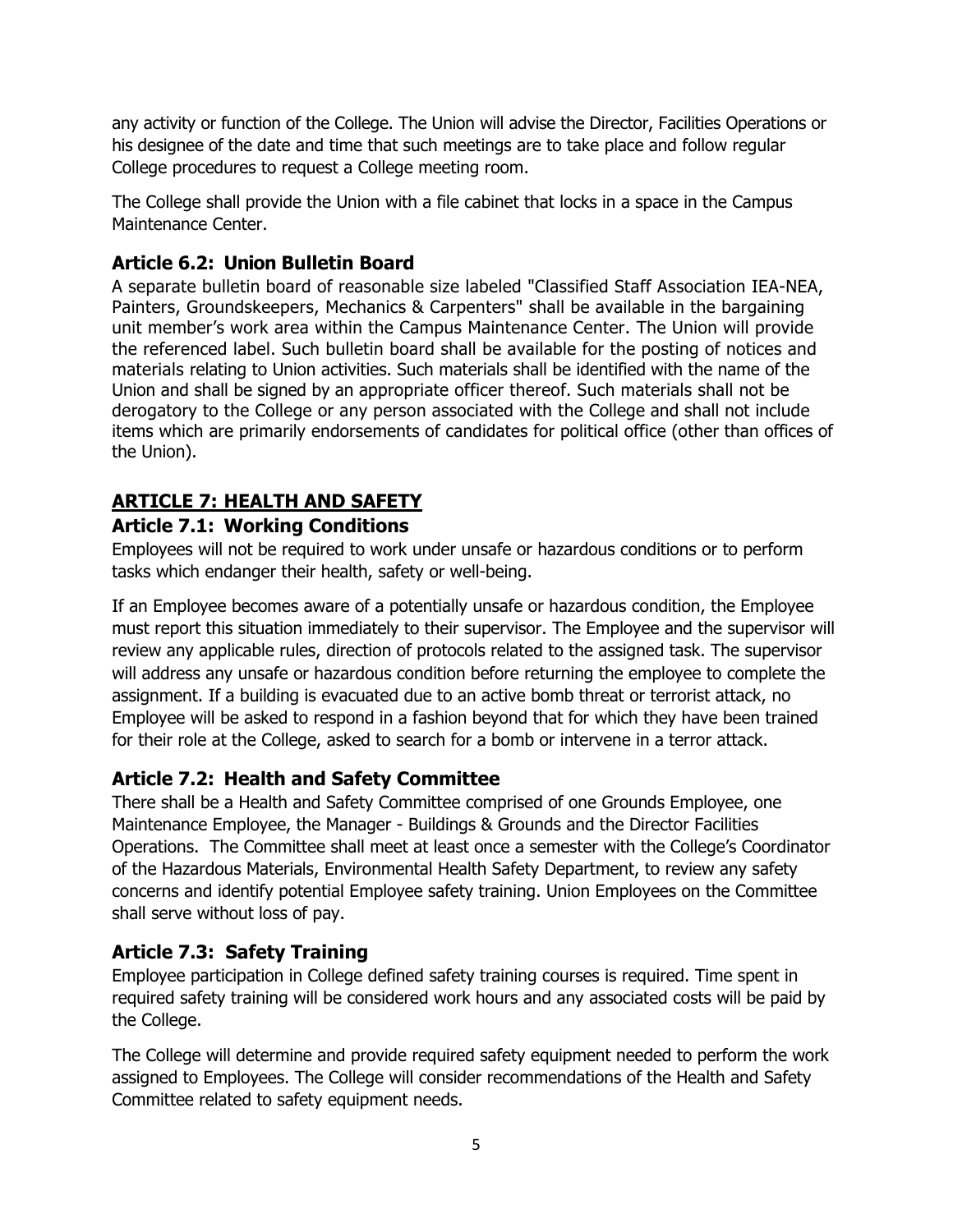#### <span id="page-6-0"></span>**ARTICLE 8: GRIEVANCE AND APPEAL PROCEDURES**

The College and the Union recognize the importance of orderly and peaceful labor relations for the mutual interest and benefit of the College, Employees, and the Union. The College and the Union further recognize the mutual benefits of just and expeditious resolution of disputes which may arise as to proper interpretation and implementation of this CBA and accordingly, have included herein grievance and appeal procedures for the effective process and resolution of such disputes.

#### **Definitions/Assumptions**

**Informal Resolution:** The parties acknowledge that it is preferable for an Employee and the College to resolve problems through free and informal communications prior to the filing of a grievance.

**Bypass:** By mutual written agreement, any step of the grievance procedure may be bypassed.

**No Reprisals Clause:** No reprisals shall be taken by the College or the Union against any Employee because of the Employee's filing of a grievance.

**Released Time:** The grievant(s) and a local Union officer shall be given reasonable release time with pay to attend grievance Step 1 through 4 meetings if held during regularly scheduled work hours.

**Extension of Time Limits:** Any time limits specified herein may be extended by the mutual agreement of the parties. Timeline extensions shall be documented

**Filing of Materials:** Grievances and Step Responses shall be maintained in files separate from the Employee Personnel Files.

**Grievance Withdrawal:** A grievance may be withdrawn at any level without establishing a precedent.

**Settlement:** By mutual agreement of the Union and the College, a grievance may be settled at any step with or without establishing precedent.

**Costs:** The fees and expenses of the Arbitrator shall be shared equally by the College and the Union. The parties likewise shall share the expenses of any transcript(s), which they may jointly request, but all other expenses, which may be incurred by either party, shall be borne by that party.

**Day:** is defined as a day (Monday – Friday) when the College administrative office is open.

**Grievance**: is defined as an allegation claiming misinterpretation or misapplication of a specific provision in this Agreement.

A grievance may be filed by any Employee or by the Union on behalf of an Employee(s).

Court reporters shall not be allowed to attend or record grievance meetings except by mutual consent.

A representative of the Union may elect to be present at each step of the process. A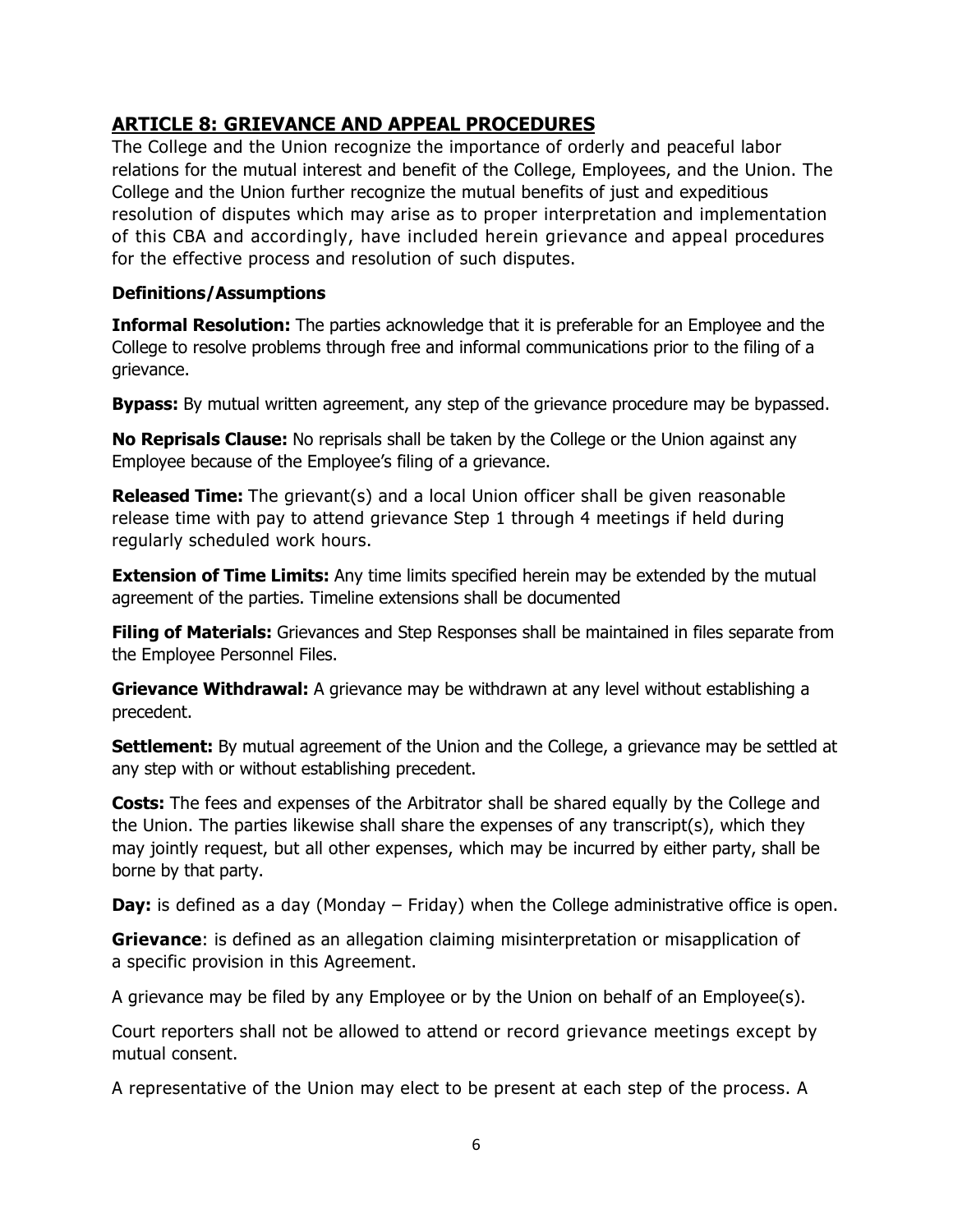Grievant may be represented by either a Union Officer or a Union representative, or any combination thereof at any meeting, hearing or appeal relating to a grievance, which has been formally presented.

The grievance will be submitted in writing, will list the specific articles violated, describe the alleged incident and specify the remedy requested.

The failure of the grievant(s) to act on any grievance within the prescribed time limits will act as a bar to any further appeal within the grievance procedure. If the College neglects to proceed or provide a response to the Grievance within the time limits, the grievance shall be deemed to have been denied. The grievance may be advanced, within time limits, to the next step of the grievance procedure.

Step 1. If the informal process fails to resolve the problem, the Grievant(s) or the Union may within ten (10) days of the time a grievance arises, or within ten (10) days of the time the cause of the grievance could reasonably have been known by the grievant, present a written, signed statement of grievance to the Department Manager and the Director of Labor & Employee Relations (with notification to the Union). Within ten (10) days of receipt of the grievance, a meeting will take place between the Grievant and a representative of the Union (if requested) by the Grievant and the Department Manager (and other management representative as appropriate). The Department Manager shall give the Grievant and the Union a written response within ten (10) days after the meeting.

Step 2. If the grievance is not resolved in Step 1, the Grievant may continue the grievance by forwarding it to the Director of Facilities Operations and the Director of Labor & Employee Relations, within 10 days of receipt of the Step 1 response. The Director of Facilities Operations (and other management representative as appropriate) or designee shall meet with the Grievant and a representative of the Union within ten (10) days of receipt of the grievance. The Director of Facilities Operations or designee shall give the Grievant and the Union a written response within ten (10) days after the meeting.

Step 3. If the grievance is not resolved in Step 2, , the Grievant may continue the grievance by submitting it to the Vice-President for Administration and the Director of Labor & Employee Relations within ten (10) days of receipt of the Step 2 response. The Vice-President for Administration (and other management representative as appropriate) or designee shall meet with the Grievant and representatives of the Union within fifteen (15) days after receipt of the grievance. The Vice-President for Administration or designee shall give a written response to the Grievant and the Union within ten (10) days after the meeting.

Step 4. If the Grievant is not satisfied with the disposition of the grievance by the Vice-President for Administration or designee, the Union may submit the grievance to final and binding arbitration before an impartial arbitrator.

Employees and the Union agree that if an Employee or the Union initiates an action in any other legal forum alleging essentially the same claim and pursuing the same remedy as sought in a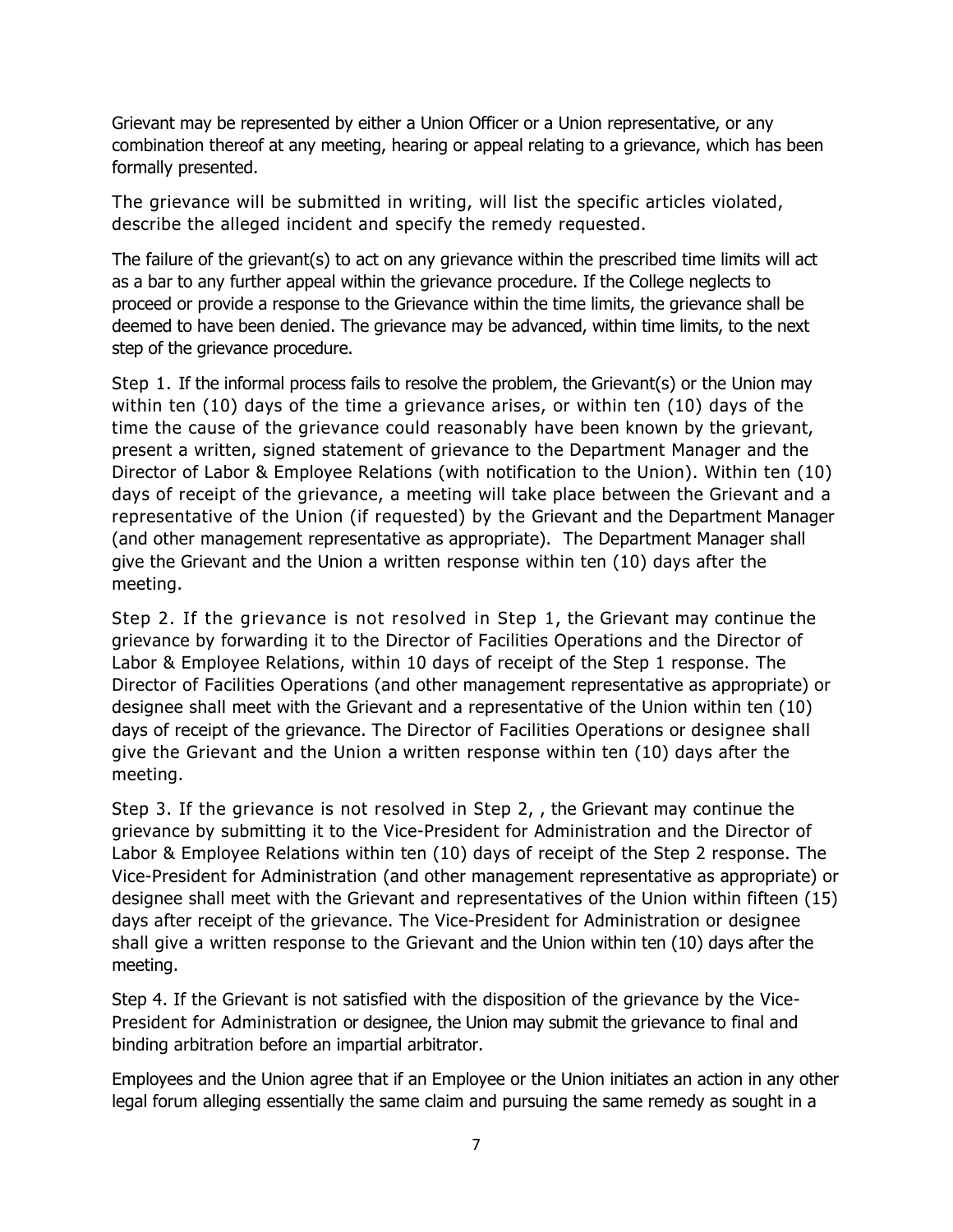grievance, the grievance process will be stopped and the resolution of the issue will be subject to the jurisdiction of such other legal forum.

The Union shall notify the President and the Director of Labor & Employee Relations in writing of its intention to pursue arbitration within ten (10) days of receipt of the Vice-President of Administration's response.

The parties may mutually agree upon an arbitrator. If the parties cannot agree on an arbitrator within ten (10) days after the notification of intent to seek arbitration, the parties shall request a list of arbitrators from the Federal Mediation and Conciliation Services (FMCS). The parties will make a selection pursuant to the normal practices and procedures of the FMCS. The toss of a coin will determine the order of striking names with the coin toss winner selecting second.

The parties shall request that the arbitrator hold a hearing within thirty (30) days of the notice of selection.

The arbitrator, in rendering their decision, shall not amend, modify, nullify, ignore, or add to or subtract from any of the provisions of this CBA. The arbitrator shall consider and decide only the issue as to whether there has been a violation, misinterpretation or misapplication of the express provisions of this Agreement. The arbitrator shall be empowered to determine the issue raised by the grievance as submitted in writing by the Grievant(s) or the Union. The arbitrator's decision must be based solely on their interpretation of the meaning or application of the express relevant language of this CBA. The arbitrator shall be without power to make any decision or award which is contrary to, or inconsistent with, in any way, applicable laws, or rules and regulations of administrative bodies that have the force and effect of law. The arbitrator is empowered to include in their award such remedies as shall be within their lawful authority. An arbitrator shall not in any way limit or interfere with the powers, duties and responsibilities of the College under law or applicable court decisions. An arbitrator shall have the authority to order the restoration with or without back pay of employment of a dismissed Grievant pursuant to this section only if accompanied by a finding of a violation of the Grievant's substantive rights. The arbitrator in such cases shall reduce any back pay award by any amount earned by the Grievant during the period they were not working, and by any Unemployment Compensation payments received during such period. Any and all adjustments resulting from the use of this procedure must be consistent with the terms of this CBA.

#### <span id="page-8-0"></span>**ARTICLE 9: SENIORITY**

#### **A. Definition of Seniority**

Seniority shall be defined as the length of continuous service in a Bargaining Unit eligible position within the College's Maintenance and Grounds Department. Accumulation of seniority shall begin from the Employee's first working day in the Bargaining Unit. For Employees who transfer into the Department from some other College department, eligibility for College retirement and vacation benefits shall be prorated from such Employee's earliest date of continuous benefit eligible employment in the College. In the event that more than one Employee shall have the same date of hire, seniority shall be determined by lot.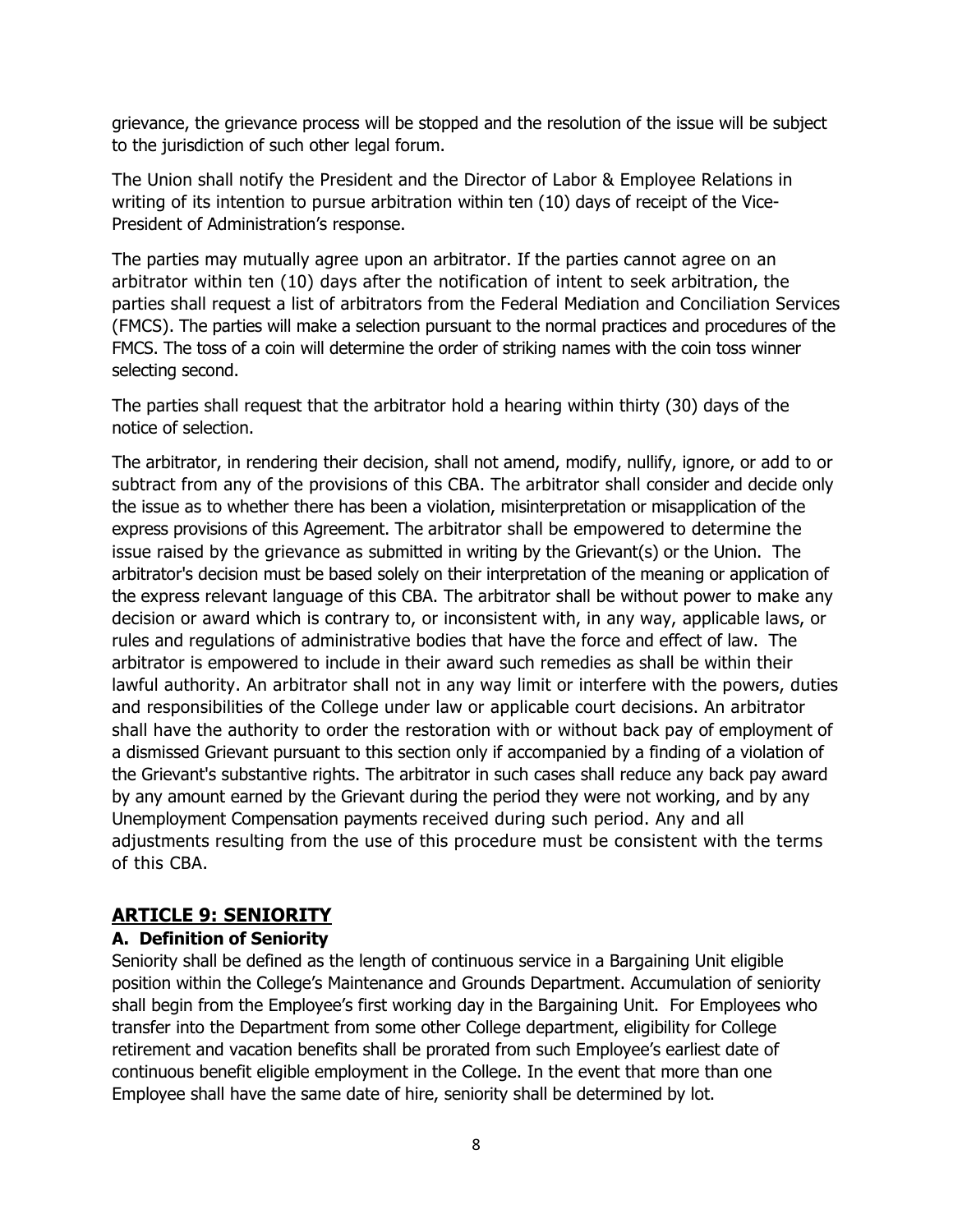#### **B. Part-Time**

Part-Time Employees shall accrue seniority on a pro rata basis.

#### **C. Maintaining and Posting of Seniority Lists**

1. The College shall prepare and provide the seniority list to the Union by June  $30<sup>th</sup>$  of each year. The Union will post the seniority list on the Union bulletin board. The College will provide the Union an initial seniority list within thirty (30) work days after the effective date of this CBA with revisions and updates prepared and posted annually thereafter.

2. Any Employee disagreeing with his/he seniority placement shall respond, in writing, to the College and the Union President within thirty (30) work days after the effective date of the posting.

3. Periods of layoff and/or absence of greater than one hundred eighty (180) calendar days shall not be considered in computing seniority. If an employee is absent due to a work-related injury (on worker's compensation) for a period not to exceed two (2) years and they are able to return to an equivalent unit eligible position for which they are qualified, they will retain their seniority.

#### **D. Loss of Seniority**

- 1. Resignation
- 2. Dismissal
- 3. Retirement
- 4. Being on layoff for a period of eighteen (18) months
- 5. Employment in a position excluded from the CBA.
- 6. Failure to report for work at the end of an authorized leave of absence,
- 7. Found to be working during a leave of absence

8. Is absent without notice for three (3) consecutive workdays unless failure to give notice is beyond the reasonable control of the Employee.

#### **E. Probationary Employees**

All newly hired Employees shall be considered probationary Employees until they successfully complete a one hundred eighty (180) day probationary period. Any leave granted during the probationary period will extend the probationary period by the length of the leave. The College shall have the right to transfer or dismiss any Employee for any reason whatsoever during the probationary period and the Employee shall not have redress through the grievance procedure. Upon satisfactory completion of the probationary period, the Employee will become a regular Employee of the College entitled to all the protections, obligations and benefits of this CBA.

Probationary Employees shall have no seniority until the completion of the probationary period at which time their seniority shall revert to their first day of work in the bargaining unit.

#### **F. Probationary Period for Transferred Employees**

A non-probationary Employee who transfers to another classification within this CBA shall serve a new probationary period of one hundred twenty (120) days. If, in the opinion of the supervisor, the Employee's work during the first sixty (60) days of the probationary period is unsatisfactory, the Employee reserves the option of transferring back to their prior position if the position is unfilled or is held by a temporary employee. If the pay rate of the prior position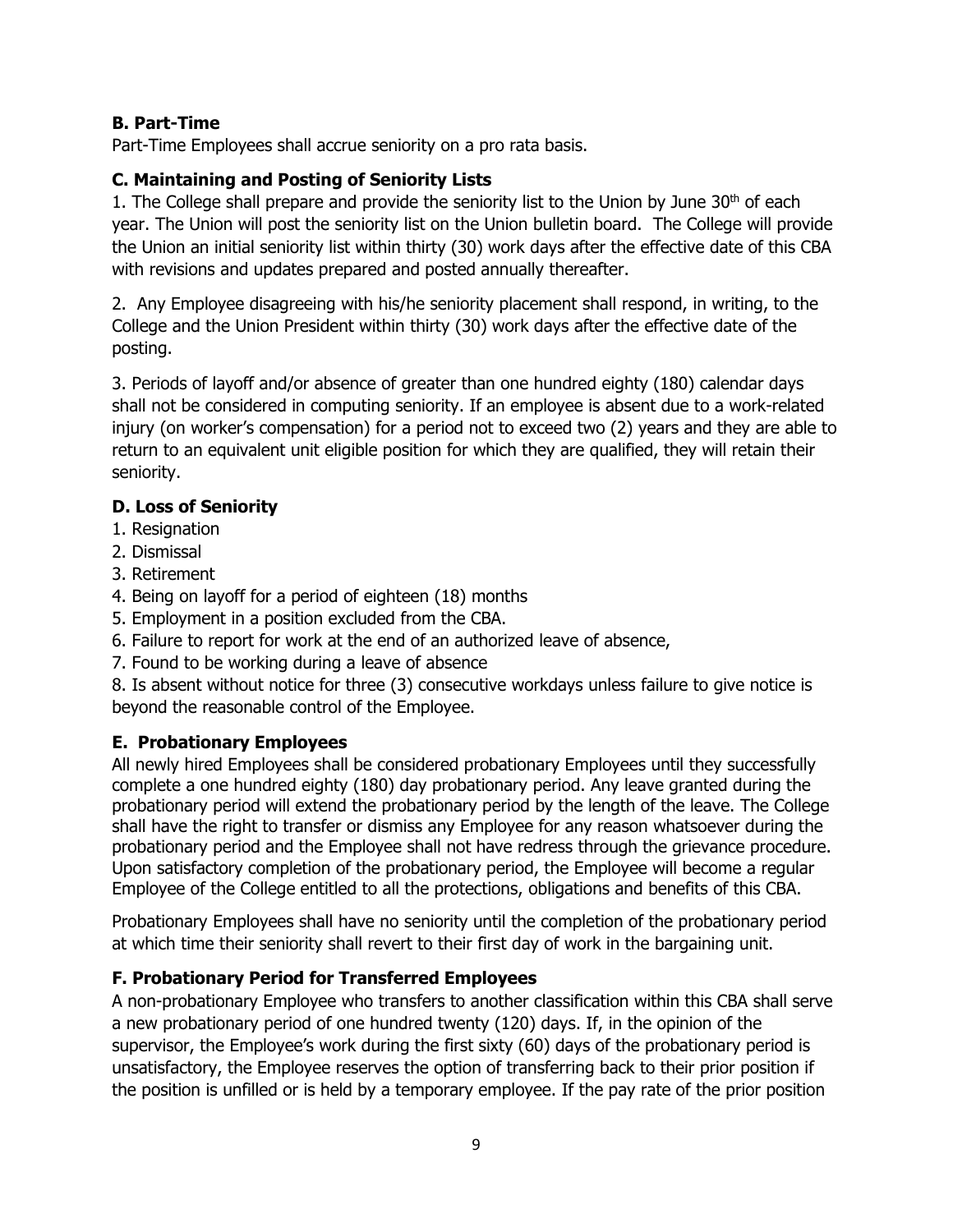is different from that of the position into which the Employee transferred, the Employee will be returned to the pay rate of their original position. For Probationary Employee Evaluations refer to Article 10.

## <span id="page-10-0"></span>**ARTICLE 10: EMPLOYEE PERFORMANCE EVALUATION**

Employees are evaluated by the supervisor at least once a year in accordance with procedure established by Human Resources.

Performance evaluations will occur:

- midway through and at the end of the probationary period;
- and annually thereafter for a review typically for the period between 7/1 of the prior calendar year and 6/30 of the current calendar year.

When a non-probationary Employee receives an overall "Needs Improvement" rating the development of a formal "Performance Development Plan" (PDP) is required for the Employee. Employees who receive an overall rating of "Needs Improvement" on their performance evaluation will not be eligible for a pay increase on July  $1<sup>st</sup>$ .

Assuming ongoing progress, the Employee will be formally re-evaluated the following January. If the Employee demonstrates improved and sustained performance resulting in an overall rating of "Meets Expectations", they will be eligible for an increase effective February 1st consistent with the increases awarded to Employees the previous July.

The original signed evaluation form is sent to Human Resources to be retained in the Employee's file.

## <span id="page-10-1"></span>**ARTICLE 11: DISCIPLINE AND TERMINATION**

The College shall not discipline or discharge any post-probationary Employee without just cause.

#### **Levels of Discipline**

The College agrees with the tenets of progressive and corrective discipline, where appropriate. The levels of discipline may include the following actions:

- 1. Oral warning
- 2. Written reprimand
- 3. Suspension without pay not to exceed 30 days
- 4. Discharge

Prior to imposing discipline on the level of a suspension or greater, the College shall meet with the Employee and advise the Employee, in writing, of the nature of the discipline to be imposed. At that meeting, the Employee may present a rebuttal to the proposed discipline. At that meeting, the Employee may request the presence of a Union representative to advise the Employee.

Except in the case of a verbal warning, the College shall provide the Employee with a written explanation of the Employee action giving rise to the discipline in addition to the discipline imposed.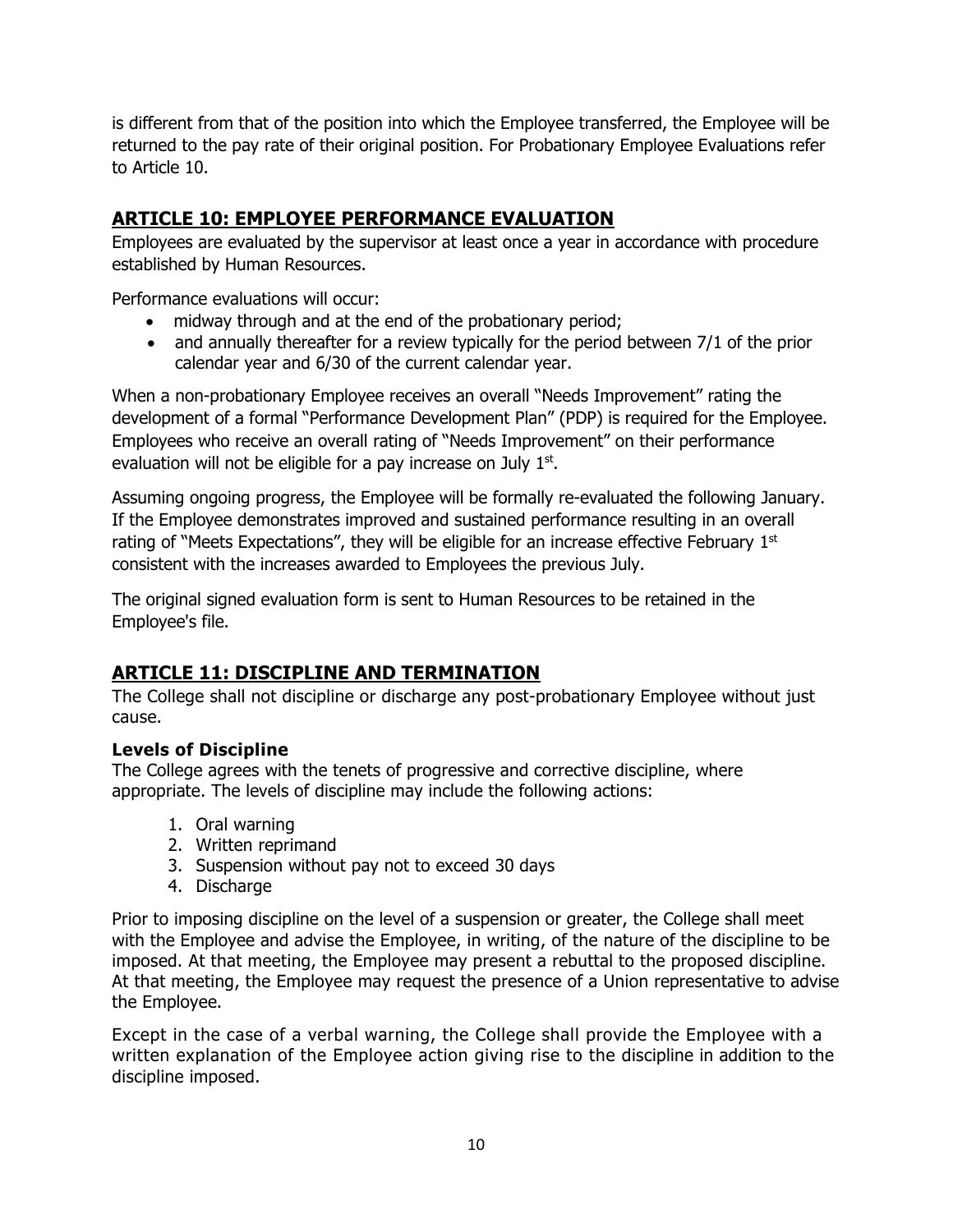Final written warning and/or temporary suspension or termination/dismissal status may be the first step in the disciplinary procedure for more serious offenses, as determined by the Director, Facilities Operations in consultation with Human Resources upon the recommendation of the supervisor.

**Note:** Performance evaluation documentation may serve as a step in the disciplinary sequence.

## <span id="page-11-0"></span>**ARTICLE 12: RIGHT TO REPRESENTATION**

When any Employee is required to appear before an Administrator or supervisor concerning any matter which is disciplinary in nature, or which could adversely affect their terms and conditions of employment, the Employee shall:

A. Be given at least twenty-four (24) hours prior written notice of the reasons for such meeting or interview and,

B. Be entitled to have a Union representative present to advise them and represent them during such meeting or interview.

The College retains the right to suspend or terminate an Employee without warning when such action is required to protect lives or property (excluding property broken in the normal course of work), to insure maintenance of order, or when the health and welfare of students or other Employees are endangered by the continued presence of the individual.

## <span id="page-11-1"></span>**ARTICLE 13: PERSONNEL FILES**

Pursuant to the Illinois Personnel Records Review Act, an Employee may request in writing that the College permits the Employee to inspect any personnel documents that have been or may be used in determining the Employee's qualifications for employment, promotion, transfer, additional compensation, discharge, or other disciplinary action. The College will grant at least two inspection requests within a calendar year. An Employee shall have the right to examine their Personnel File within seven (7) days of the request and to have a representative of the Union accompany them in such review.

#### **Conditions and Procedures for Placement of Materials in File**

Only one official Personnel File shall be maintained. Material reflecting Employee performance may be placed in the Personnel File only if it has been reviewed with the Employee. The Employee shall acknowledge that they have reviewed such material by signing the document to be filed. Signature indicates acknowledgment they have reviewed the document, not necessarily agreement with the content of the document. The Employee may request copies of any materials in their Personnel File. The College may charge a reasonable amount for providing copies of Personnel File materials.

All formal evaluation and discipline documentation must be retained and available in the Personnel File.

#### **Right to Respond to Materials in File**

If an Employee disagrees with any information contained in the Personnel File, a correction of that information may be mutually agreed upon by the College and the Employee. If an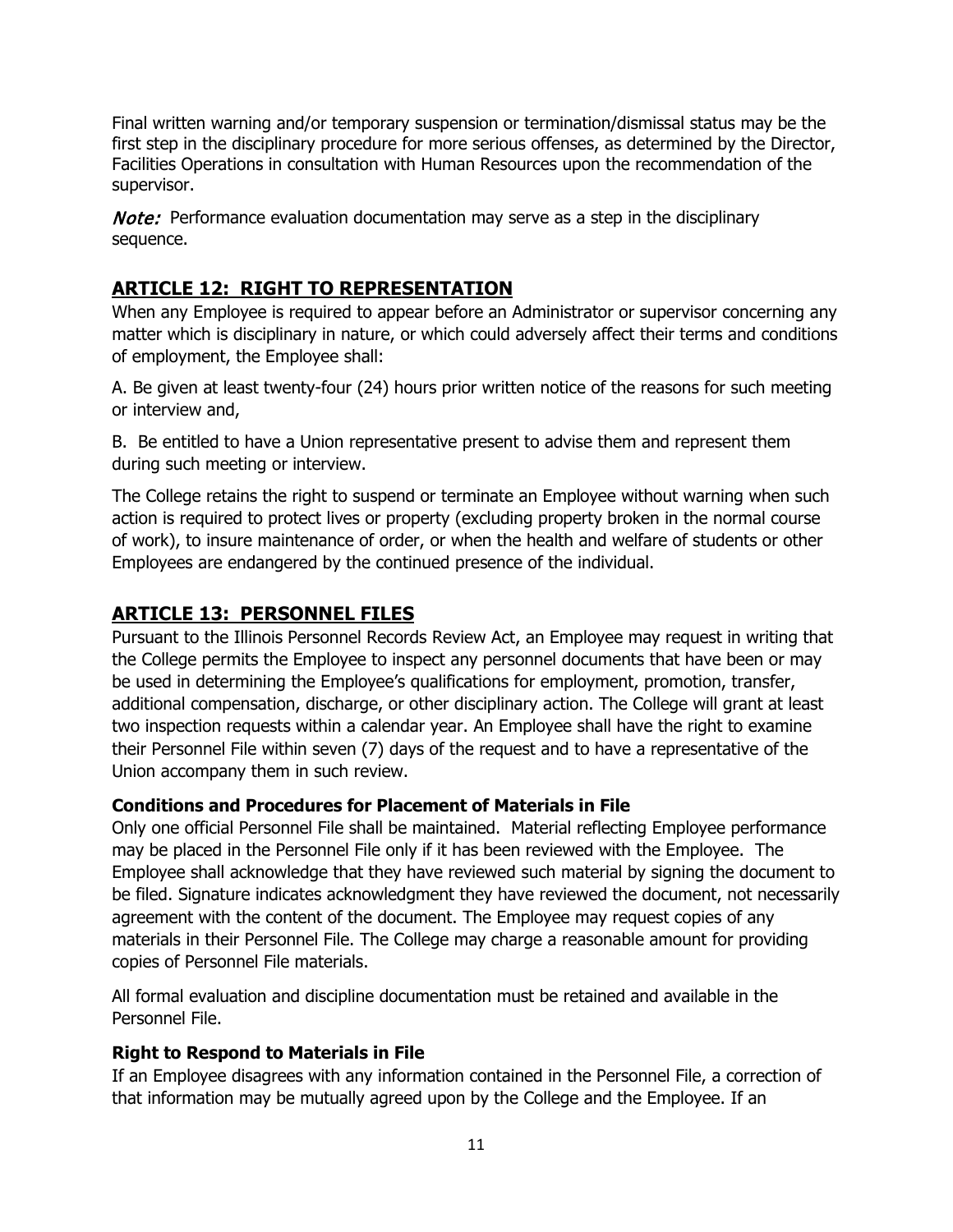agreement cannot be reached, the Employee may submit a written statement explaining the Employee's position.

The College shall attach the Employee's statement to the disputed portion of the Personnel File. The Employee's statement shall be included whenever that disputed portion of the Personnel File is released to a third party as long as the disputed record is part of the file.

## <span id="page-12-0"></span>**ARTICLE 14: LAYOFF/RECALL**

If the College determines that a reduction in force is necessary, resulting in a decrease in the number of Employees covered by this CBA, all part-time Employees shall be laid off before a reduction in force of full-time Employees covered by this CBA. Reduction of full-time Employees covered by this CBA shall be accomplished by Employee classification in order of reverse seniority.

If the College determines to fill the affected positions within eighteen (18) months of the date of the reduction in force, these positions shall first be offered to those Employees who were laid off from the positions. Employees shall retain recall rights for one (1) year after a layoff from a full-time Bargaining Unit position. A written notice of recall shall be sent to the Employee via U.S. mail to the Employee's address on file with the College. Delivery of the notice shall be deemed to occur three (3) days after placement of the notice in the mail by the College. The Employee shall have ten (10) days from the deemed delivery of the notice to respond to the notice and report to work. An Employee, who fails to respond and report within the required period, shall lose all rights to reinstatement.

## <span id="page-12-1"></span>**ARTICLE 15: NO STRIKE PROVISION**

During the term of this CBA, the Union will not engage in, authorize, support or promote any strike, work stoppage, illegal picketing, slowdown or other unlawful acts exhibiting a refusal to work. The College may discipline any Employee who violates this Article.

## <span id="page-12-2"></span>**ARTICLE 16: NO LOCKOUT PROVISION**

During the term of this CBA, the College will not "lockout" any Employees covered by the terms of this CBA as a result of a labor dispute with the Union.

## <span id="page-12-3"></span>**ARTICLE 17: COMPENSATION - WAGES**

Effective July 1, 2019, the starting pay for all Grounds I workers will be increased to \$17.00 per hour.

Increase in the hourly wage rates for FY 2020 (July 2019) FY 2021 (July 2020) and FY 2022 (July 2021) will be based on the respective prior year Consumer Price Index for Urban Consumers percentage (as reported by the Bureau of Labor Statistics) plus one-half percent (0.5%); with total increases not to be less than one percent (1%) or more than three percent (3%) in either year to be implemented consistent with increase process in place for nonrepresented Classified Staff. If the College grants any other collective bargaining unit, excluding those that have a step structure, a FY 2020 FY 2021 or FY 2022 general annual pay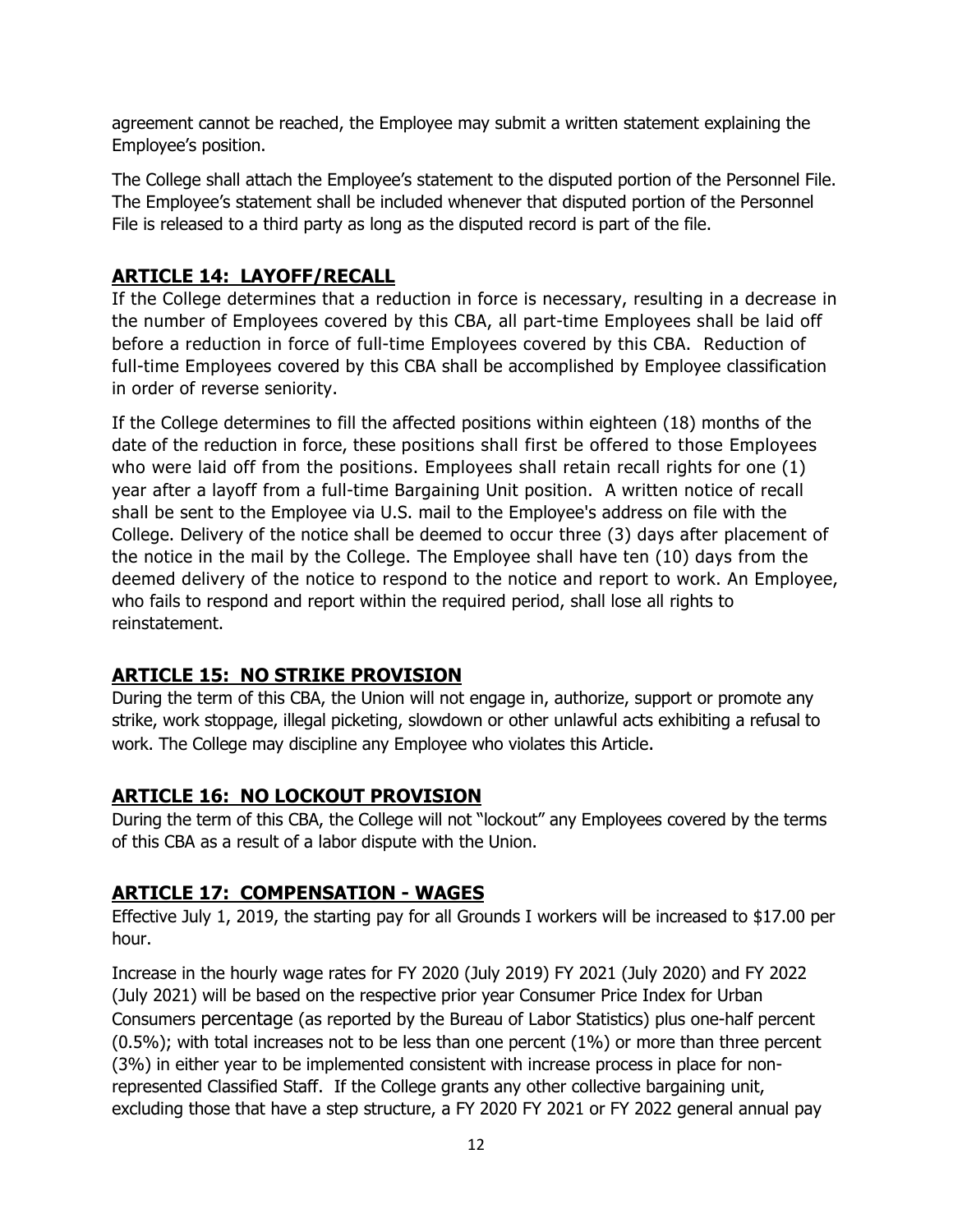increase in excess of these percentages, the employees covered by this Agreement will be offered that same overall increase percentage for that year. This "me too" provision excludes any step increases given to collective bargaining unit with a step structure.

Increases will be reflected on the soonest possible pay period following the Union's ratification and Board of Trustees' approval of the CBA provisions with retroactive wages reflecting the increases and an additional hour of "call back pay" per the terms of Article 19 to be paid retroactive to July 1, 2019 via a separate check.

## <span id="page-13-0"></span>**ARTICLE 18: COMPENSATION - HOURS OF WORK & OVERTIME Article 18.1 Workweek**

<span id="page-13-1"></span>The regular full-time workweek schedule is generally 40 hours. The workweek begins at 12:01 a.m. on Sunday and ends on the following Saturday at midnight. Days approved for sick leave, vacation time, floating holidays, College observed holidays, absence for supervisor approved professional meetings, as well as actual time worked, are considered part of the workweek. Lunch periods are unpaid and are not part of the workweek.

Generally, regular work schedules are as follows:

- Grounds Employees: 6:30am to 3:00pm Monday through Friday
- Painters/Carpenters: 5:30am to 2:00pm Monday through Friday
- Mechanics: 6:30am to 3:00pm Monday through Friday

The College may change regular work schedules for specific projects (schedule change for the duration of the project) and/or other legitimate business reasons with thirty (30) days advance notice to the affected Employee.

#### <span id="page-13-2"></span>**Article 18.2 Overtime - Supervisory Approval**

Supervisors are responsible for the proper use of overtime and/or compensatory time. Hours worked in excess of 40 hours in a given workweek by an Employee can be permitted or scheduled in exceptional situations. Supervisors must maintain departmental records relative to overtime hours.

## <span id="page-13-3"></span>**Article 18.3 Overtime List**

The College will establish an overtime rotation list. The overtime lists will be used by the Manager or designee to determine the selection of individuals for overtime work. The list will be based on seniority, with the most senior Employees being offered the work opportunity first. The College retains full and complete authority to determine whether to use the overtime list based on the specific skills required for the work involved. These provisions will not apply to situations where special qualifications of an individual preclude the use of the list, including but not limited to licensing and/or special training/experience requirements in the sole opinion of the Manager or designee.

Scheduled overtime will be that which is pre-determined or posted on the work schedule. Scheduled overtime does not include emergency, early call-in or hold-over situations.

#### <span id="page-13-4"></span>**Article 18.4 Overtime Pay**

All Employees may be required to work reasonable overtime hours. Employees who work in excess of forty (40) hours per work week will be compensated at the overtime rate of time and one-half. Hours considered worked in determining the forty (40) hours will include time worked, jury duty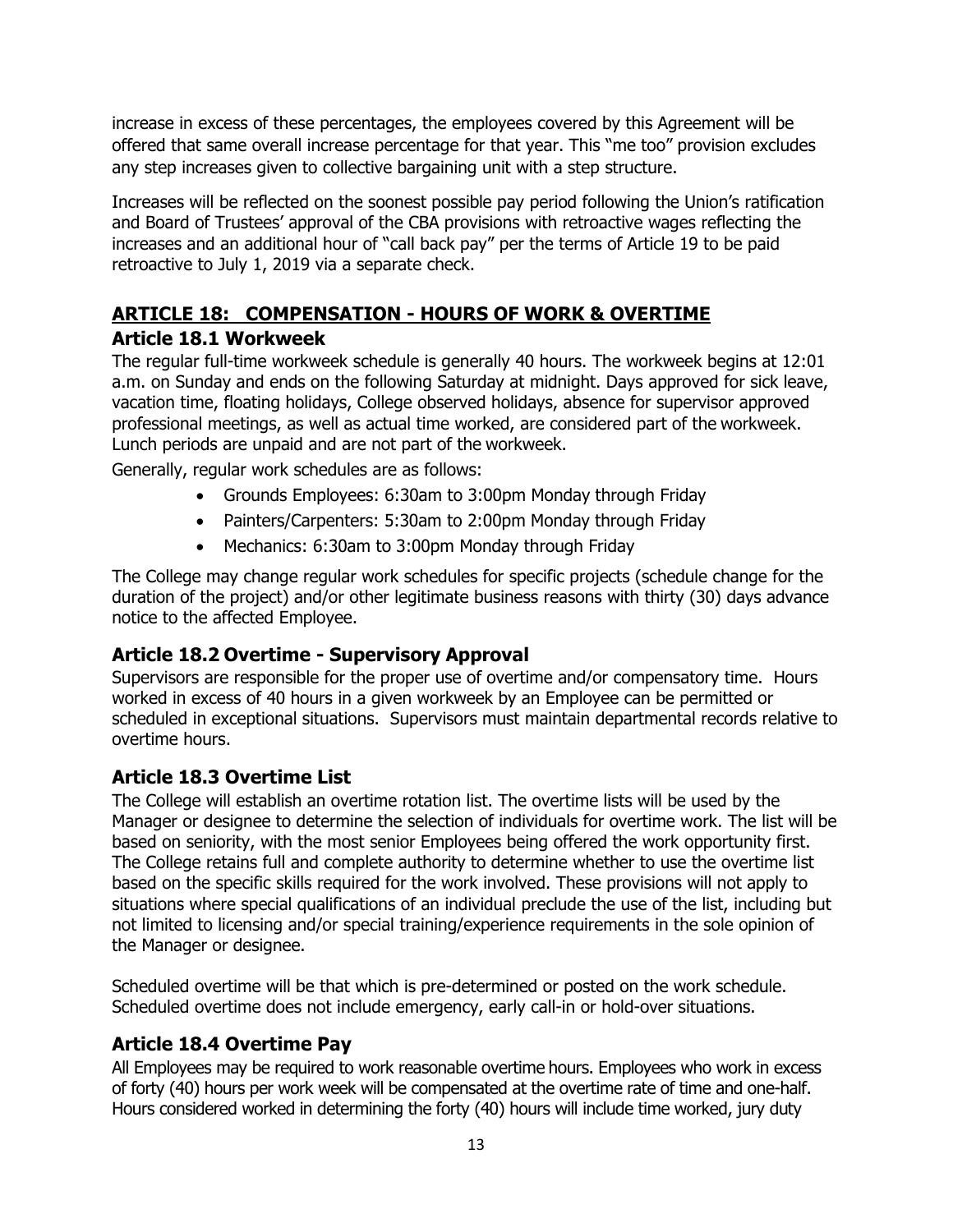and absence for supervisor approved professional training. All overtime work must be approved in advance by the Director, Facilities Operations or the authorized designee. The supervisor will notify the Employee at least one day in advance if it is necessary to work overtime (considered scheduled overtime) unless overtime is caused by an emergency.

Should an Employee be required to work on the seventh  $(7<sup>th</sup>)$  consecutive day in case of breakdown of machinery or equipment or other emergency requiring the immediate services of experienced and competent labor to prevent injury to person, damage to property or suspension of necessary operation, the Employee shall be compensated at an overtime rate of double time.

## <span id="page-14-0"></span>**Article 18.5 Overtime - Compensatory Time**

Compensation for overtime hours will be through the compensatory time arrangements during the work week. However, if the Director, Facilities Operations determines that the use of compensatory time is not feasible, then the Employee will be paid for the overtime work.

## <span id="page-14-1"></span>**ARTICLE 19: EMERGENCY CALL BACK & SNOW REMOVAL**

When an Employee who has left the workplace is called back to work (not including travel time), before the Employee reports for the next regularly assigned workday, the Employee will be guaranteed a minimum of two hours of work and pay at the Employee's straight time rate. Selection for call back assignments will utilize the overtime lists to request Employee volunteers. If there are no volunteers for overtime, mandatory overtime will be assigned in reverse seniority. Ties will be broken by seniority with the least senior Employee assigned. Failure to report to call back assignment, for emergency and/or snow removal, will be subject to progressive discipline.

These hours will be counted toward the forty (40) hour work requirement in a pay period for overtime pay calculations.

When an Employee is required to report to work one (1) hour or more before or after their regularly scheduled hours for emergency snow removal needs, the Employee will receive one (2) hours straight time pay in addition to their pay for hours worked. These hours do not count toward the calculation of overtime for the workweek.

Except when the College closes for emergency weather condition, when an Employee is required to report to work outside their regularly scheduled hours for emergency snow removal needs the Employee shall be paid at a rate of time and one- half for all hours worked outside their regular work schedule. In addition, those hours will count toward the forty (40) hour work requirement in a pay period for overtime pay.

Should the College close for emergency weather conditions and Employees designated as "emergency employees" are required to report to work, the Employee will be compensated at their regular rate of pay with any applicable overtime, for each hour worked while the College is closed, plus an eight hour comp day. These hours will count toward the calculation of overtime for the workweek. In addition, "emergency employees" will be paid for their lunch during such College closures.

The College and the CSA will continue ongoing discussions with intent to created mutually agreeable guidelines which support operational needs and staffing flexibility for emergency call back to include the following:

• A minimum of two (2) qualified facilities maintenance personnel to be assigned for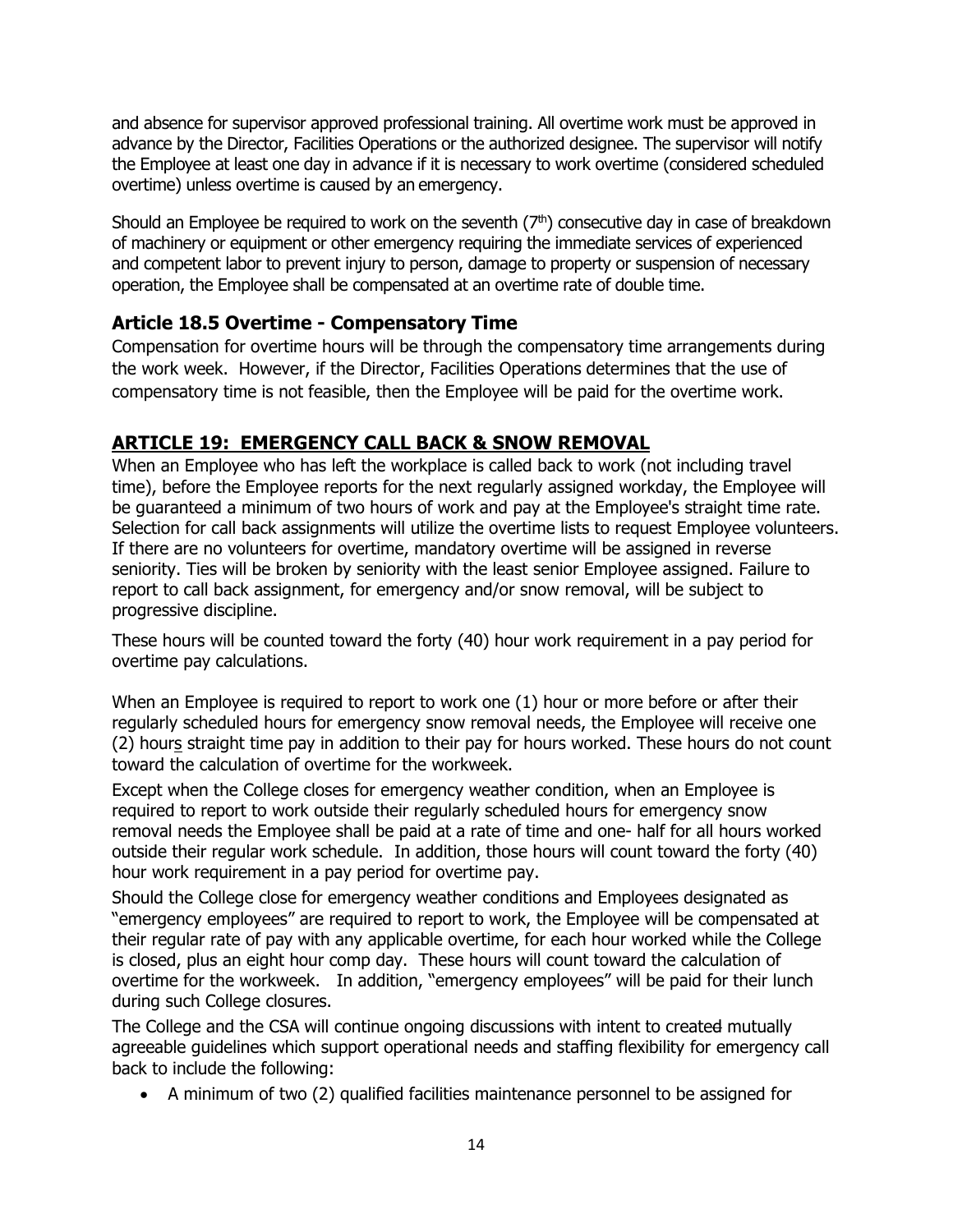each emergency call back;

- When an employee is called back for an emergency, that person will report to work within two (2) hours, barring extenuating circumstances;
- Work distribution will be equitable;
- Regular shift durations assignments will not be reduced to avoid overtime; and
- Employees may submit short term notice of vacation request or request to take a day(s) without pau if the employee has worked more than nine (9) consecutive days, consisting of two weekends and five work days. Short notice vacation requests or day(s) without pay will be granted in consideration of the College's operational needs on a first come first serve basis.

#### <span id="page-15-0"></span>**ARTICLE 20: FRINGE BENEFITS: VACATION, HOLIDAYS AND SICK LEAVE**

The College shall provide the following benefits:

| <b>VACATION</b> | The College | After the first 120 days<br>of benefited employment | Vacation is accrued each<br>payroll period based on<br>time worked (up to 40<br>work hours per week)<br>according to the years of<br>service below.<br>Maximum accumulation<br>as of June 30 each year<br>is limited to 20 days. |
|-----------------|-------------|-----------------------------------------------------|----------------------------------------------------------------------------------------------------------------------------------------------------------------------------------------------------------------------------------|
|-----------------|-------------|-----------------------------------------------------|----------------------------------------------------------------------------------------------------------------------------------------------------------------------------------------------------------------------------------|

#### **VACATION FOR EMPLOYEES HIRED** BEFORE **7/1/2012**

| <b>YEARS OF COMPLETED SERVICE</b>                | <b>VACATION DAYS PER YEAR</b> |
|--------------------------------------------------|-------------------------------|
| Initial benefited hire date to less than 5 years | 13                            |
| 5 years, but less than 10 years                  | 18                            |
| 10 years, but less than 15 years                 | 23                            |
| 15-16                                            | 24                            |
| 17 or more                                       | 25                            |

#### **VACATION FOR EMPLOYEES HIRED** ON OR AFTER **7/1/2012**

| <b>YEARS OF COMPLETED SERVICE</b>                | <b>VACATION DAYS PER YEAR</b> |  |  |
|--------------------------------------------------|-------------------------------|--|--|
| Initial benefited hire date to less than 5 years | 10                            |  |  |
| 5 years, but less than 10 years                  |                               |  |  |
| 10 years or more                                 | 20                            |  |  |
| <b>COULDING MACATION TIME</b>                    |                               |  |  |

#### **SCHEDULING VACATION TIME**

According to the following schedule, an Employee's vacation should be requested in one week (five consecutive scheduled work days) increments, (not to exceed two consecutive weeks in any request without prior approval by the Administrator).

|  |  | <b>Years of Service</b> |
|--|--|-------------------------|
|--|--|-------------------------|



Minimum Full Week(s)

 $5-10$  1 Based on a first-come first-served basis, up to four (4) Employees can be approved for vacation at any given time. Should two Employees submit their request at the same time, seniority will determine the approval. During the Winter Break, based on a first-come first-served basis, up to seven (7) Employees can be approved for vacation at any given time.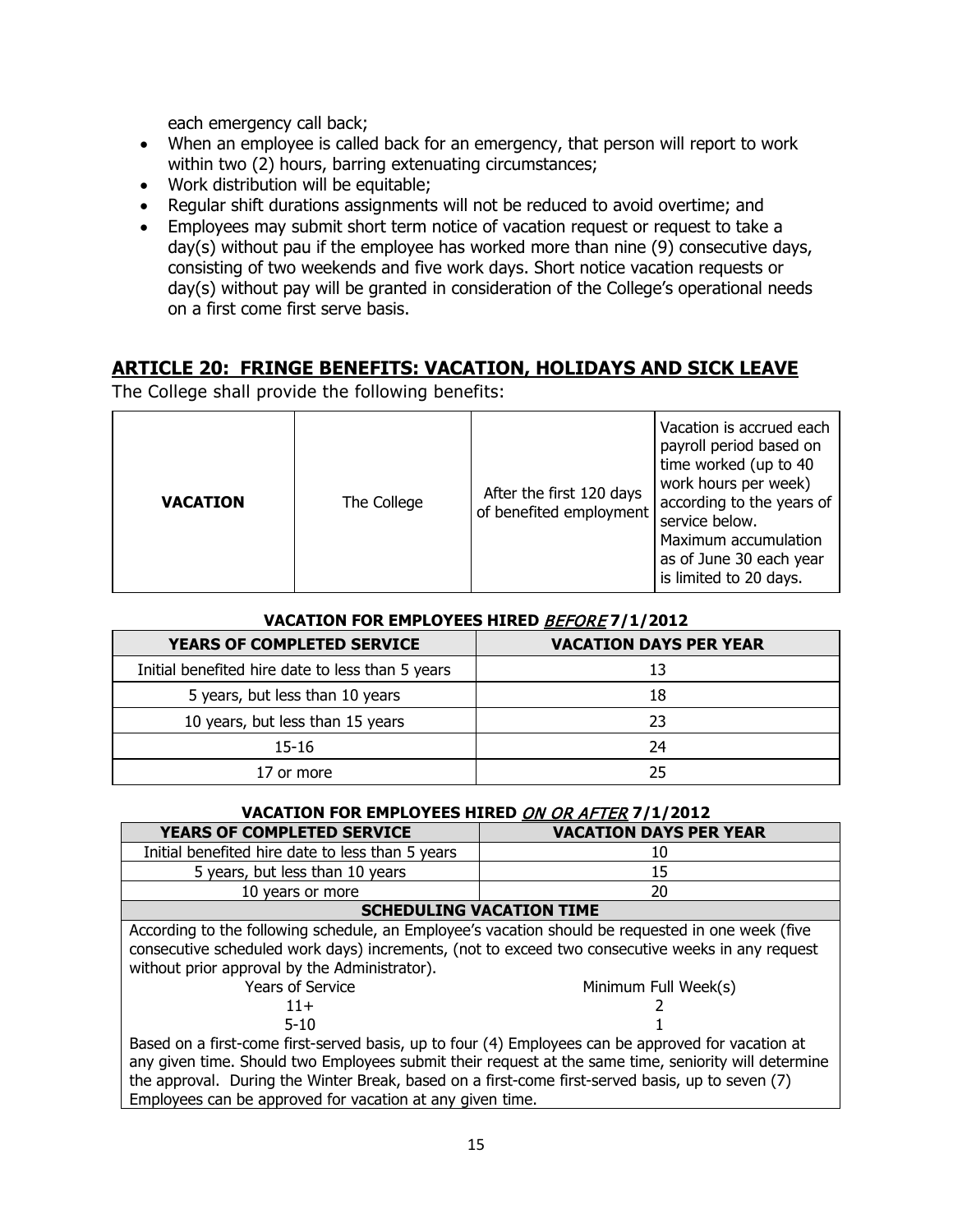| <b>HOLIDAYS</b>   | The College | Upon employment<br>Floating holiday<br>available after 120<br>days of benefited<br>employment | 13 holidays plus 1<br>floating: New Year's<br>Eve Day, New Year's<br>Day, Martin Luther King<br>Day, Memorial Day,<br>Independence Day,<br>Labor Day,<br>Thanksgiving Day &<br>Friday after, Christmas<br>Eve Day, Christmas<br>Day, and 3 additional<br>days between<br>Christmas Day and<br>New Year's Eve Day.                                                                                |
|-------------------|-------------|-----------------------------------------------------------------------------------------------|--------------------------------------------------------------------------------------------------------------------------------------------------------------------------------------------------------------------------------------------------------------------------------------------------------------------------------------------------------------------------------------------------|
| <b>SICK LEAVE</b> | The College | Upon employment                                                                               | 16 workdays of sick<br>leave per fiscal year.<br>New employees receive<br>64 hours for the first 6<br>months (48 hours for<br>30 hour employees)<br>with the balance<br>available after 6<br>months. Maximum<br>carryover is 300 days in<br>addition to the current<br>year accrual. Up to 3<br>days per year can be<br>used for illness in<br>immediate family<br>(spouse, child or<br>parent). |

#### <span id="page-16-0"></span>**ARTICLE 21: FRINGE BENEFITS: GENERAL EMPLOYEE BENEFITS**

The College shall provide the following benefits to the members of this group in accordance with the College's benefit policies and eligibility practices for Classified Staff Employees as described in the Classified Staff Information Guidebook and as amended from time to time.

| <b>BENEFIT</b>                                                                                               | <b>WHO PAYS</b>                                               | <b>ELIGIBILITY</b> | <b>BENEFITS RECEIVED</b>                                                |
|--------------------------------------------------------------------------------------------------------------|---------------------------------------------------------------|--------------------|-------------------------------------------------------------------------|
| <b>MEDICAL, DENTAL &amp;</b><br><b>VISION INSURANCE</b>                                                      | The cost is shared<br>between the College<br>and the Employee | Upon employment    | In accordance with the<br>Plan Description(s).                          |
| <b>BASIC LIFE</b><br><b>INSURANCE</b><br><b>AND ACCIDENTAL</b><br><b>DEATH &amp;</b><br><b>DISMEMBERMENT</b> | The College                                                   | Upon employment    | The College provides a<br>\$50,000 basic term life<br>insurance policy. |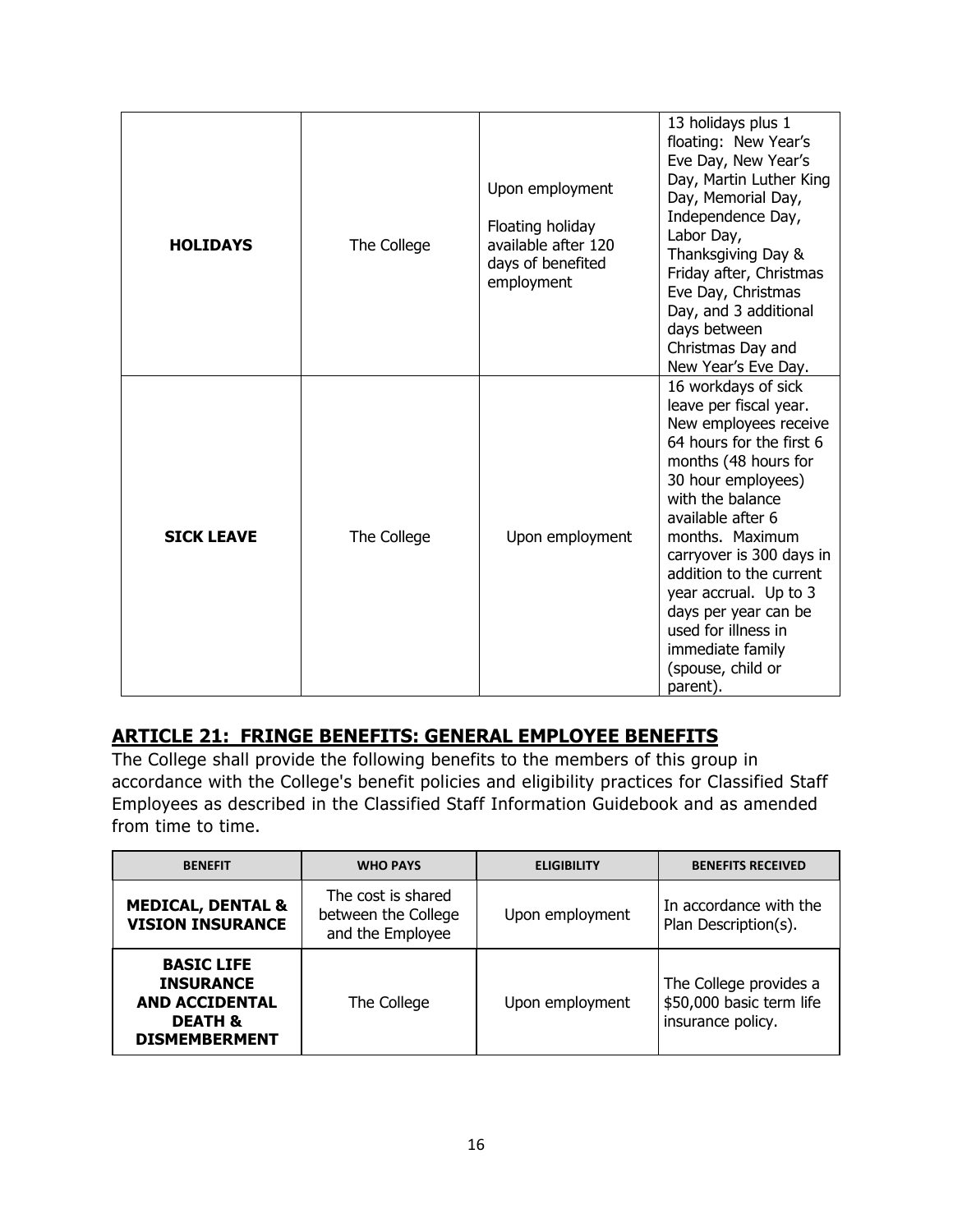| <b>LONG TERM</b><br><b>DISABILITY</b><br><b>STATE UNIVERSITIES</b><br><b>RETIREMENT SYSTEM</b><br>(SURS) | Included as part of the<br>8% contribution to<br><b>SURS</b> | The Employee is eligible<br>to receive this benefit<br>after satisfying SURS<br>requirements                                                       | As provided through<br>SURS.                                                                                                                                                                                                                                                                                                                                                                                                                                      |
|----------------------------------------------------------------------------------------------------------|--------------------------------------------------------------|----------------------------------------------------------------------------------------------------------------------------------------------------|-------------------------------------------------------------------------------------------------------------------------------------------------------------------------------------------------------------------------------------------------------------------------------------------------------------------------------------------------------------------------------------------------------------------------------------------------------------------|
| <b>HEALTH LEAVE BANK</b>                                                                                 | The College                                                  | 6 months after<br>enrollment                                                                                                                       | <b>Health Leave Bank</b><br>allows a match up to<br>the Employee's<br>accumulated sick leave<br>as of the beginning of<br>the fiscal year $(7/1)$<br>after paid leave is<br>exhausted (maximum of<br>60 days).                                                                                                                                                                                                                                                    |
| <b>BEREAVEMENT DAYS</b>                                                                                  | The College                                                  | Upon employment                                                                                                                                    | Up to 5 bereavement<br>days per incident for the<br>death of an immediate<br>family member and up<br>to 3 bereavement days<br>for other family<br>members. These are<br>subtracted from sick<br>leave.                                                                                                                                                                                                                                                            |
| <b>RETIREMENT</b><br><b>BENEFITS</b>                                                                     | The College                                                  | Upon completion of<br>10 years of benefited<br>consecutive service with<br>COD and SURS<br>minimum requirement to<br>receive retirement<br>benefit | Benefit eligible retiree is<br>reimbursed up to<br>\$2,200 for medical<br>insurance premiums up<br>to age 65; age 65 and<br>over up to \$1,200 a<br>year. \$10,000 paid life<br>insurance policy for 5<br>years post-retirement.<br>Retirees who were<br>regularly scheduled to<br>work 30 or more hours<br>per week and their<br>eligible dependents may<br>take credit classes<br>through the College,<br>paying 1/2 of the in-<br>district rate plus all fees. |
| <b>WELLNESS</b>                                                                                          | The College                                                  | Upon employment                                                                                                                                    | Benefit eligible<br>employees may<br>participate in the Annual<br>Health Screening event<br>as arranged through the<br>Benefits Department.                                                                                                                                                                                                                                                                                                                       |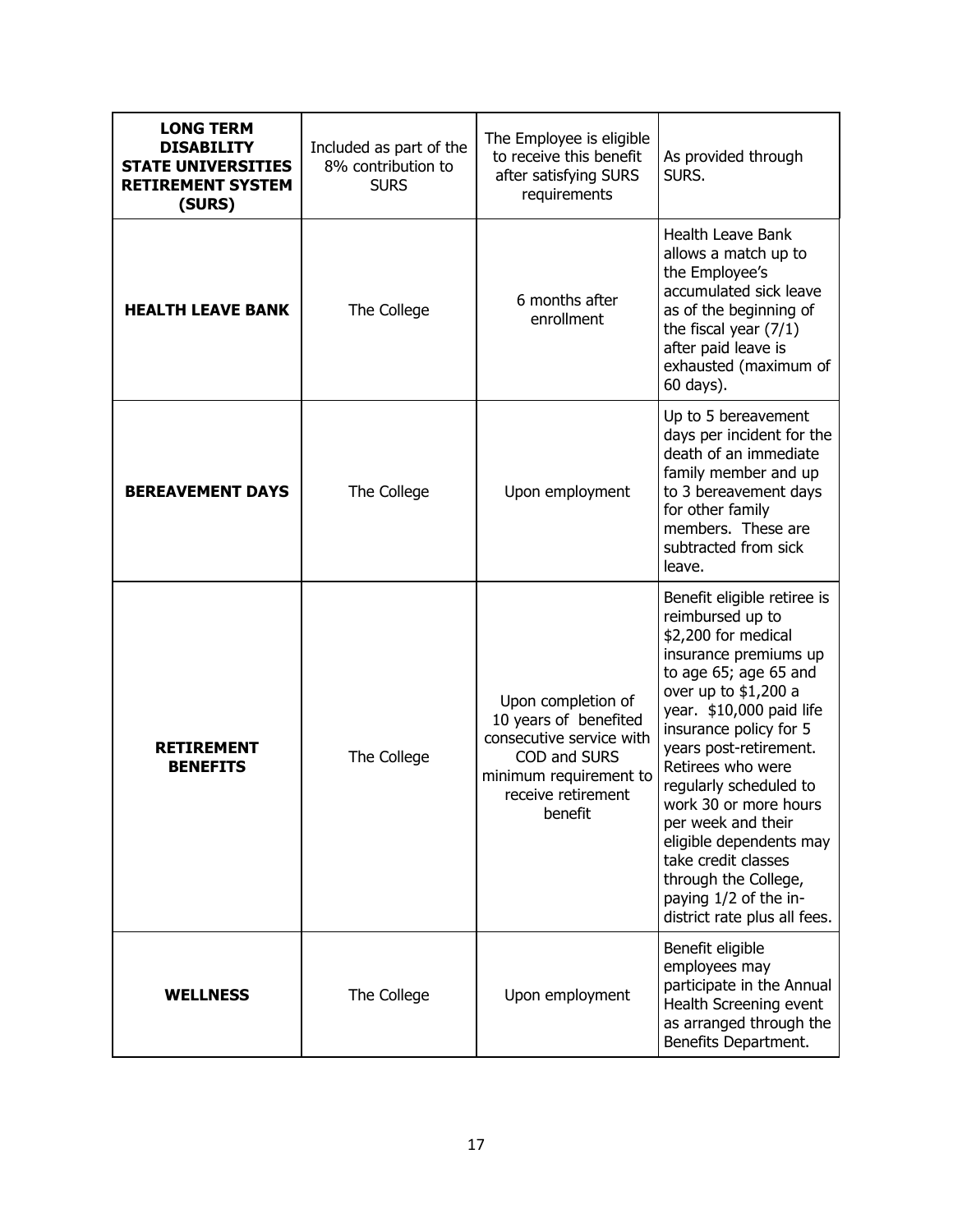| <b>TUITION WAIVER</b>                                                                   | The cost is shared<br>between the Employee<br>and the College | Upon employment                        | Employees and their<br>income tax dependents<br>may take credit classes<br>through the College with<br>reduced tuition.<br>Employees pay 1/3 of<br>in-district rates plus all<br>fees. Employees and<br>dependents may<br>register on or after the<br>registration date for<br>Employees as published<br>by the COD Registration<br>Office. *                                                                                                                                             |
|-----------------------------------------------------------------------------------------|---------------------------------------------------------------|----------------------------------------|-------------------------------------------------------------------------------------------------------------------------------------------------------------------------------------------------------------------------------------------------------------------------------------------------------------------------------------------------------------------------------------------------------------------------------------------------------------------------------------------|
| <b>TUITION</b><br><b>REIMBURSEMENT</b><br><b>AND PROFESSIONAL</b><br><b>DEVELOPMENT</b> | The College                                                   | After a 180 day<br>probationary period | Up to \$1850 per fiscal<br>year is available for<br>tuition reimbursement<br>with <i>prior approval</i> .<br>Tuition reimbursement<br>may apply to degree<br>completion and general<br>educational classes. Of<br>the \$1850, up to \$500<br>of that may be used for<br>professional dues<br>(Union dues are not<br>eligible); up to \$240<br>may be used for health<br>club membership; up to<br>\$600 per year may be<br>used to reimburse pre-<br>approved travel related<br>expenses. |
| <b>JURY DUTY</b>                                                                        | The College                                                   | Upon employment                        | Employees continue to<br>collect their regular<br>salary while on jury<br>duty, but not in addition<br>to jury pay. Jury pay is<br>turned into the Cashier's<br>Office.                                                                                                                                                                                                                                                                                                                   |
| <b>WITNESS DUTY</b>                                                                     | The College                                                   | Upon employment                        | Up to 2 days leave with<br>pay may be granted for<br>witness duty when<br>subpoenaed for judicial<br>proceedings. Any<br>witness duty pay is<br>turned into the Cashier's<br>Office.                                                                                                                                                                                                                                                                                                      |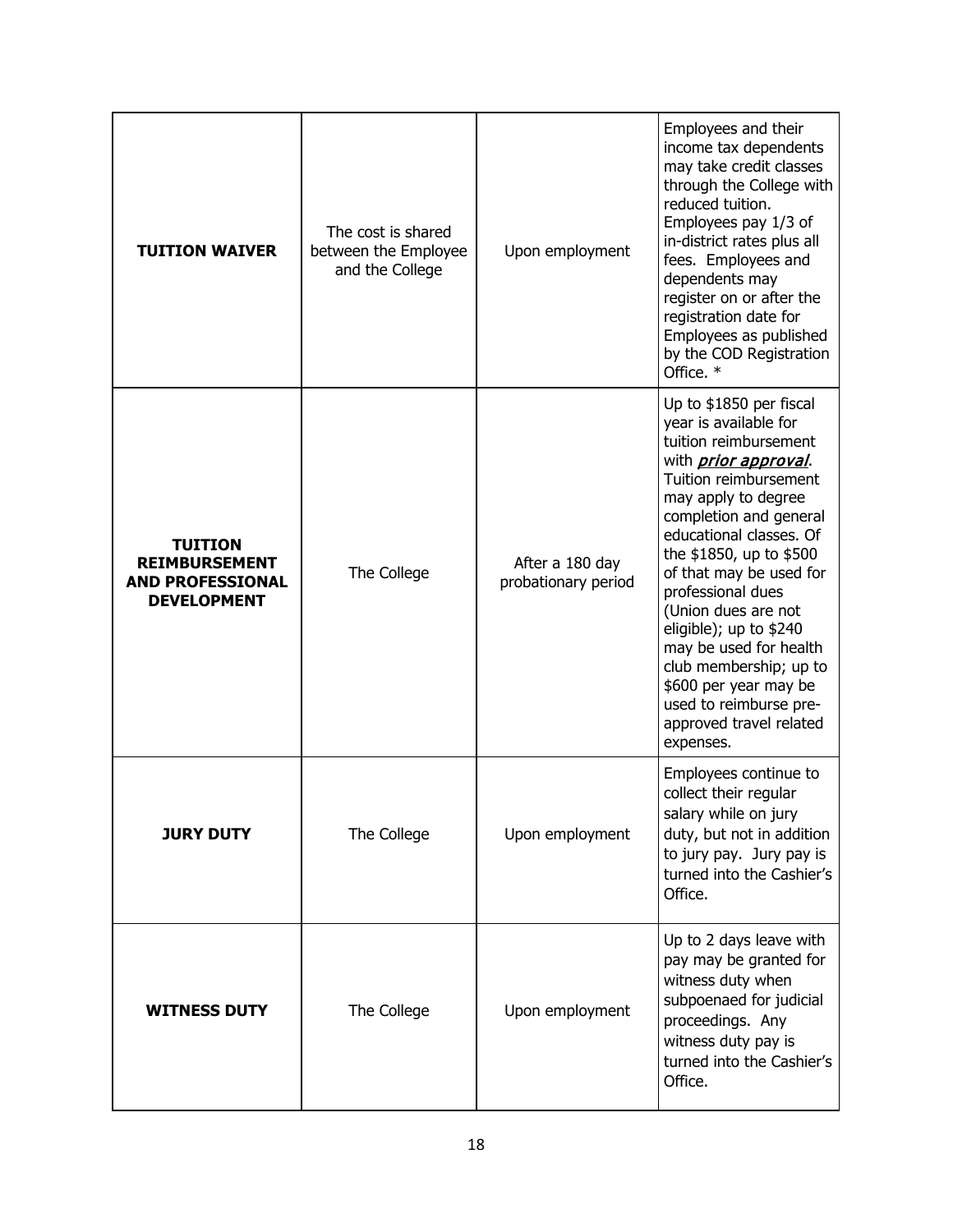| <b>SUMMER SCHEDULE</b> | The College | During Summer, if<br>College designates a<br>Summer Work Schedule | Unit members will be<br>scheduled to work 8.5<br>hours per day (including<br>unpaid 0.5 hour lunch)<br>Monday through<br>Thursday and 4 hours<br>on Fridays or in<br>accordance with other<br>options available to unit<br>members during the<br>Summer 2016 for the<br>period that the College<br>designates as the<br>Summer Work Schedule. |
|------------------------|-------------|-------------------------------------------------------------------|-----------------------------------------------------------------------------------------------------------------------------------------------------------------------------------------------------------------------------------------------------------------------------------------------------------------------------------------------|
|------------------------|-------------|-------------------------------------------------------------------|-----------------------------------------------------------------------------------------------------------------------------------------------------------------------------------------------------------------------------------------------------------------------------------------------------------------------------------------------|

\* Employees can register in advance of the general employee registration date for COD skill building classes (as approved by management) that are directly related to the Employees position if less than twenty percent (20%) of the enrolled students are COD employees.

#### Benefits described in the Article are subject to change – see plan documents for applicable provisions.

#### <span id="page-19-0"></span>**ARTICLE 22: INSURANCE ADVISORY COMMITTEE**

One member of the Union may be identified by the Union as a representative to the COD Insurance Advisory Committee. This member will have the same rights and status of other constituency group representatives.

#### <span id="page-19-1"></span>**ARTICLE 23: UNIFORMS**

At the beginning of employment, each Employee shall be furnished with six (6) new uniform sets (shirt and pant) as determined by the College. Employees are required to wear clean uniforms in good repair. Laundering of uniforms shall be the responsibility of the Employee.

Thereafter, up to seven (7) additional uniform pieces (shirt or pant) will be provided annually to each Employee. Employees may "mix and match" shirt and/or pant choices as the Employee's needs dictate. Should the Employee require additional replacement uniform pieces, up to three (3) additional uniform pieces may be issued when the employee returns their worn out uniform pieces and requests an exchange. In addition, the College will provide seasonal outerwear, worn out or damaged seasonal outerwear will be replaced on an as-needed basis which, might include overalls and a jacket to be used in the execution of their duties.

Employees must wear employee furnished safety shoes. On an annual basis, the College will reimburse the Employee for fifty percent (50%) of the cost of appropriate occupational shoes as approved by management up to a maximum reimbursement of one hundred dollars (\$100) per year.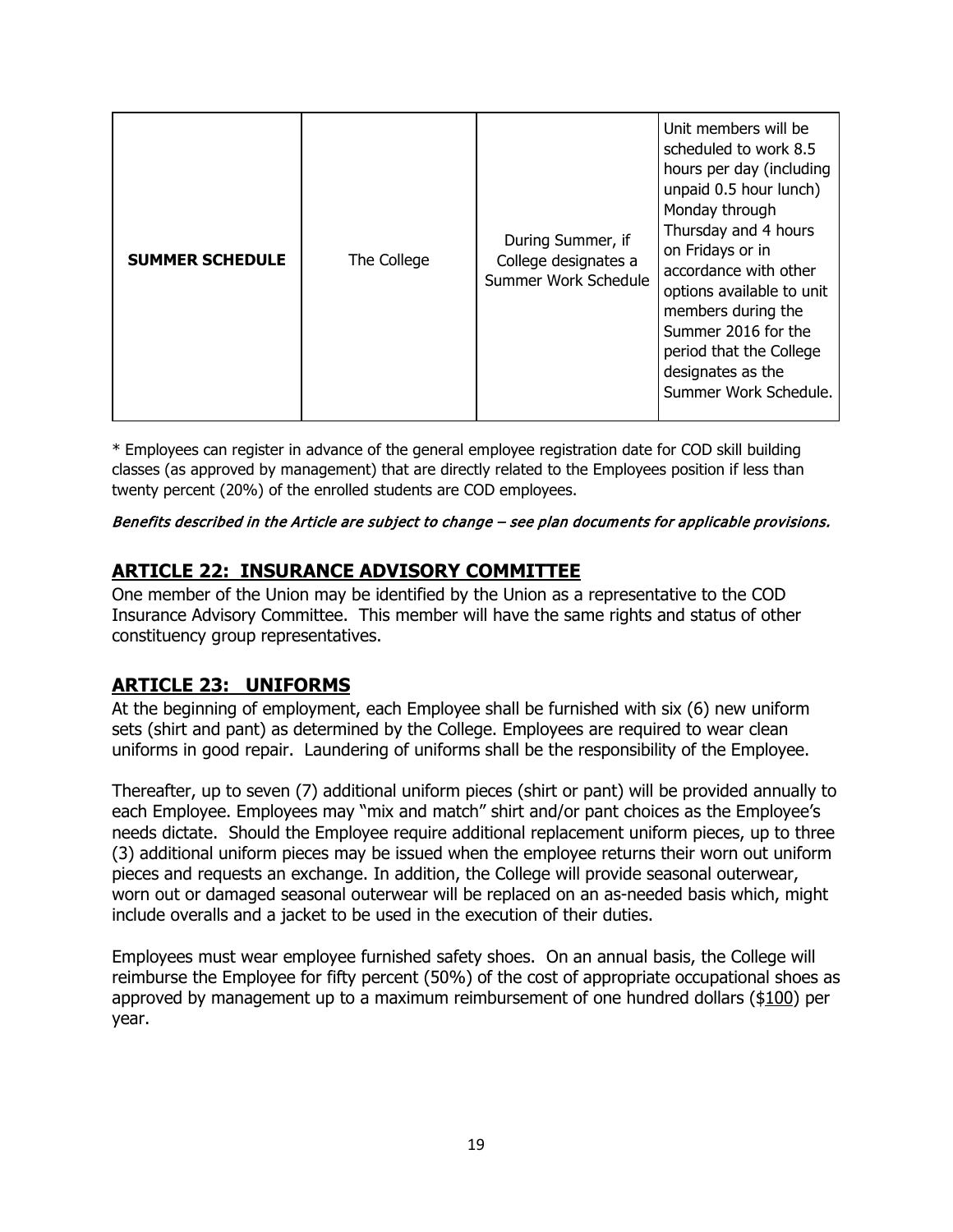## <span id="page-20-0"></span>**ARTICLE 24: BENEFITS-UNPAID TIME OFF**

If the College continues to offer unpaid time-off benefits, the College shall provide them to the members of this Bargaining Unit in accordance with the College's policies and practices for benefited Classified employees as described in the Classified Staff Information Guidebook and amended from time to time. The College will comply with all current and any new or amended Federal and State mandated leave requirements, including Family Medical Leave (see Board Policy 15-125 Unpaid Family and Medical Leave Absence) and Military Leave (see Board Policy 15-130 Military Leave of Absence).

| <b>BENEFIT</b>                                   | <b>WHO PAYS</b>                                                                      | <b>ELIGIBILITY</b>                                                                                   | <b>BENEFITS RECEIVED</b>                                                                                                                                                                                                                                                                                |
|--------------------------------------------------|--------------------------------------------------------------------------------------|------------------------------------------------------------------------------------------------------|---------------------------------------------------------------------------------------------------------------------------------------------------------------------------------------------------------------------------------------------------------------------------------------------------------|
| <b>PERSONAL LEAVE OF</b><br><b>ABSENCE</b>       | Employee                                                                             | After 1 year of<br>employment                                                                        | Unpaid absence for personal<br>or educational leave may be<br>granted for up to 1 year<br>without pay. Must apply in<br>writing and receive prior<br>approval. Medical/Dental<br>coverage for self and<br>dependents may be<br>continued at employee's<br>expense (current group rate)<br>during leave. |
| <b>SCHOOL VISITATION</b><br><b>LEAVE</b>         | The College if paid<br>time available.<br>The Employee if no<br>paid time available. | Upon employment                                                                                      | Up to a total of 8 hours per<br>school year if cannot be<br>scheduled during break<br>hours. In no more than 4<br>hour increments.                                                                                                                                                                      |
| <b>VOTING LEAVE</b>                              | Employee                                                                             | Upon employment                                                                                      | Up to 2 hours to vote in<br>general elections if unable to<br>vote outside work hours                                                                                                                                                                                                                   |
| <b>MILITARY LEAVE</b>                            | The cost is shared<br>between the<br>Employee and the<br>College.                    | Upon employment                                                                                      | When summoned for duty in<br>a reserve unit, the College<br>will pay the employee the<br>difference between military<br>pay and the College pay, not<br>to exceed 10 days. After 10<br>days, leave without pay is<br>granted.                                                                           |
| <b>MILITARY SERVICE</b><br><b>PHYSICAL EXAMS</b> | The College                                                                          | Upon employment                                                                                      | 1 day leave with pay will be<br>granted for a physical<br>examination required for<br>military duty.                                                                                                                                                                                                    |
| <b>FMLA (FAMILY</b><br><b>MEDICAL LEAVE ACT)</b> | The College                                                                          | After 1 year of<br>employment and<br>1,250 or more hours<br>worked in the year<br>leave is requested | Up to 12 weeks of Unpaid<br>Leave with benefits<br>continued as an active<br>employee per Board Policy<br>15-120. See Human<br>Resources for information.                                                                                                                                               |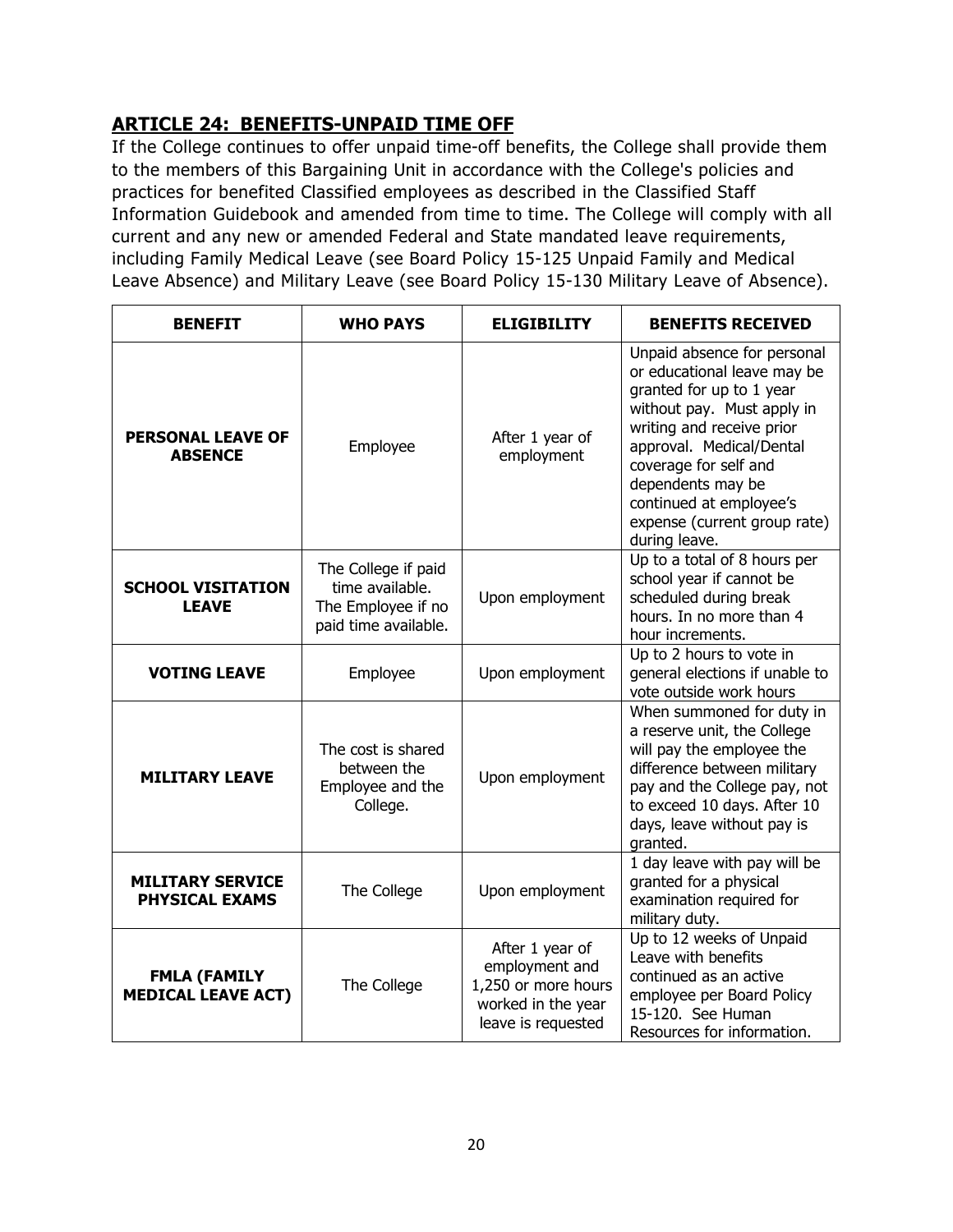## <span id="page-21-0"></span>**ARTICLE 25: BENEFITS—VOLUNTARY**

If the College continues to offer voluntary benefits, the College shall provide them to Bargaining Unit members in accordance with the College's policies and practices for benefited Classified employees as described in the Classified Staff Information Guidebook as amended from time to time.

| <b>BENEFITS</b>                                                                                       | <b>WHO PAYS</b> | <b>ELIGIBLITY</b> | <b>BENEFITS RECEIVED</b>                                                                                                                                                          |
|-------------------------------------------------------------------------------------------------------|-----------------|-------------------|-----------------------------------------------------------------------------------------------------------------------------------------------------------------------------------|
| <b>OPTIONAL LIFE</b><br><b>INSURANCE AND</b><br><b>ACCIDENTAL DEATH</b><br><b>&amp; DISMEMBERMENT</b> | Employee        | Upon employment   | Additional insurance may be<br>applied for. Please contact<br>the Benefits Department in<br>Human Resources for<br>information.                                                   |
| <b>LONG TERM</b><br><b>DISABILITY -</b><br><b>VOLUNTARY</b>                                           | Employee        | Upon employment   | Pays up to 65% of gross<br>monthly earnings after the<br>greater of a 90-day<br>elimination period or the end<br>of accumulated sick leave.<br>Offset with SURS.                  |
| <b>LONG TERM CARE</b>                                                                                 | Employee        | Upon employment   | Employees can purchase<br>Long Term Care insurance for<br>themselves, spouse, parents,<br>in-laws or grandparents. For<br>plan options and details, visit<br>UNUM Long Term Care. |
| <b>DEFERRED</b><br><b>COMPENSATION</b><br>403b & 457 Plans                                            | Employee        | Upon employment   | Contributions are voluntary<br>and made through payroll<br>deductions. For plan options<br>and details, visit the Plan<br>Administrator website VALIC                             |
| <b>FLEXIBLE SPENDING</b><br><b>ACCOUNT</b>                                                            | Employee        | Upon employment   | The College offers Flexible<br>Spending Accounts (pre-tax)<br>for medical and dependent<br>care expenses.                                                                         |

## <span id="page-21-1"></span>**ARTICLE 26: SEVERABILITY CLAUSE**

If any provision of this CBA or any application of this CBA to Employees is held to be contrary to law, then such provision or application shall not be deemed valid and subsisting, except to the extent permitted by law; but all other provisions or applications shall be continued in full force and effect.

Within ten (10) days of the effective date of a change in the law, the parties shall meet at the request of either party to discuss the effects of the change.

If the parties cannot agree the matter shall be subject to the grievance / arbitration provisions only for interpretation of the effects of the change in law.

## <span id="page-21-2"></span>**ARTICLE 27: DURATION OF AGREEMENT**

This CBA shall be effective upon ratification by the Union and approval of the Board of Trustees. All conditions will be effective through June 30, 2022 as described in this document. In the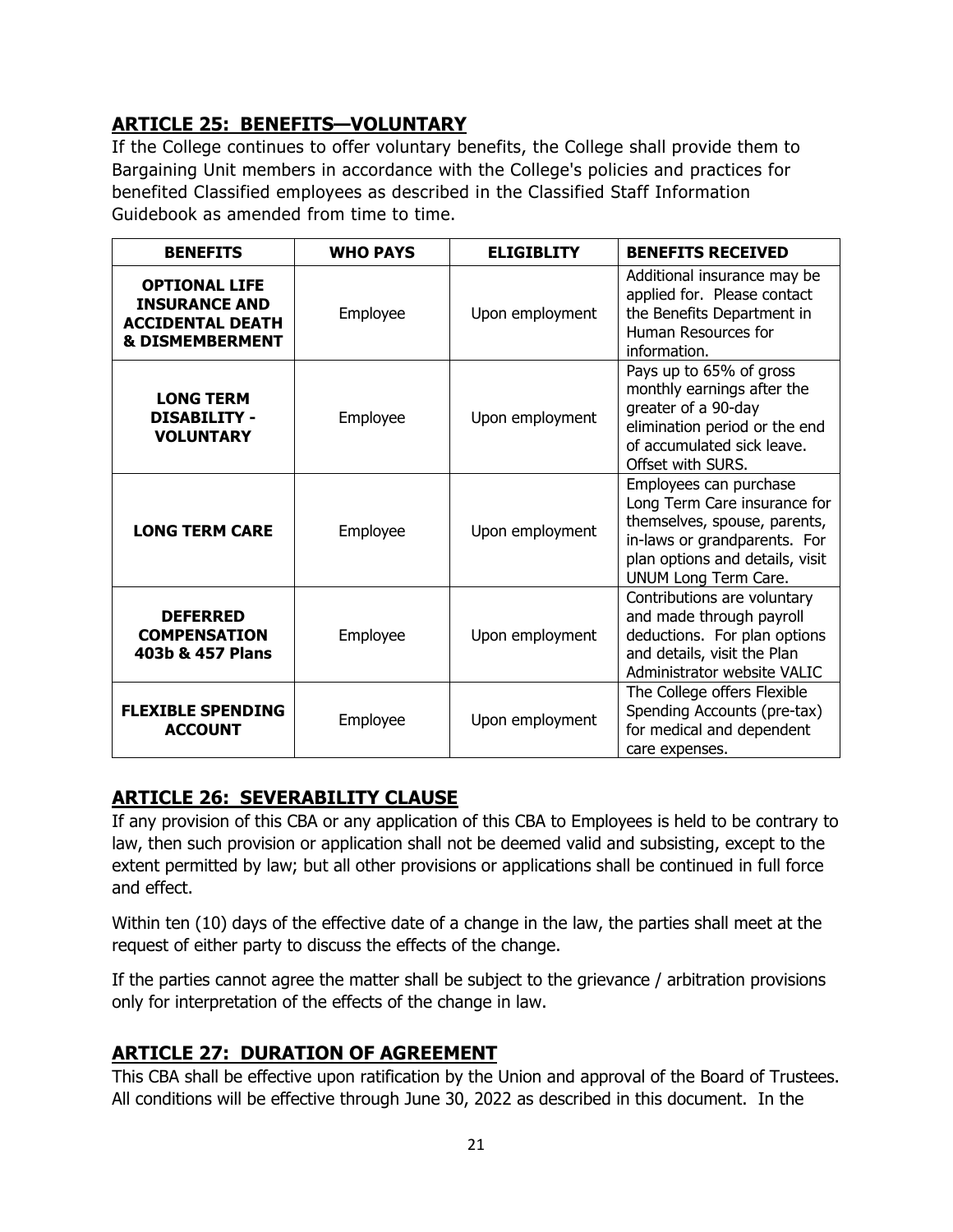event no subsequent Agreement is reached by July 1, 2022, the existing Agreement shall remain in effect until such time as a new Agreement can be reached.

If the parties agree, the College and the Union reserve the right to re-open the wage and/or benefits provisions should the College experience significant and unplanned expense due to legislative, pension (for example SURS funding allocations) or tax changes (for example Affordable Care Act) resulting in increased College expense and liabilities.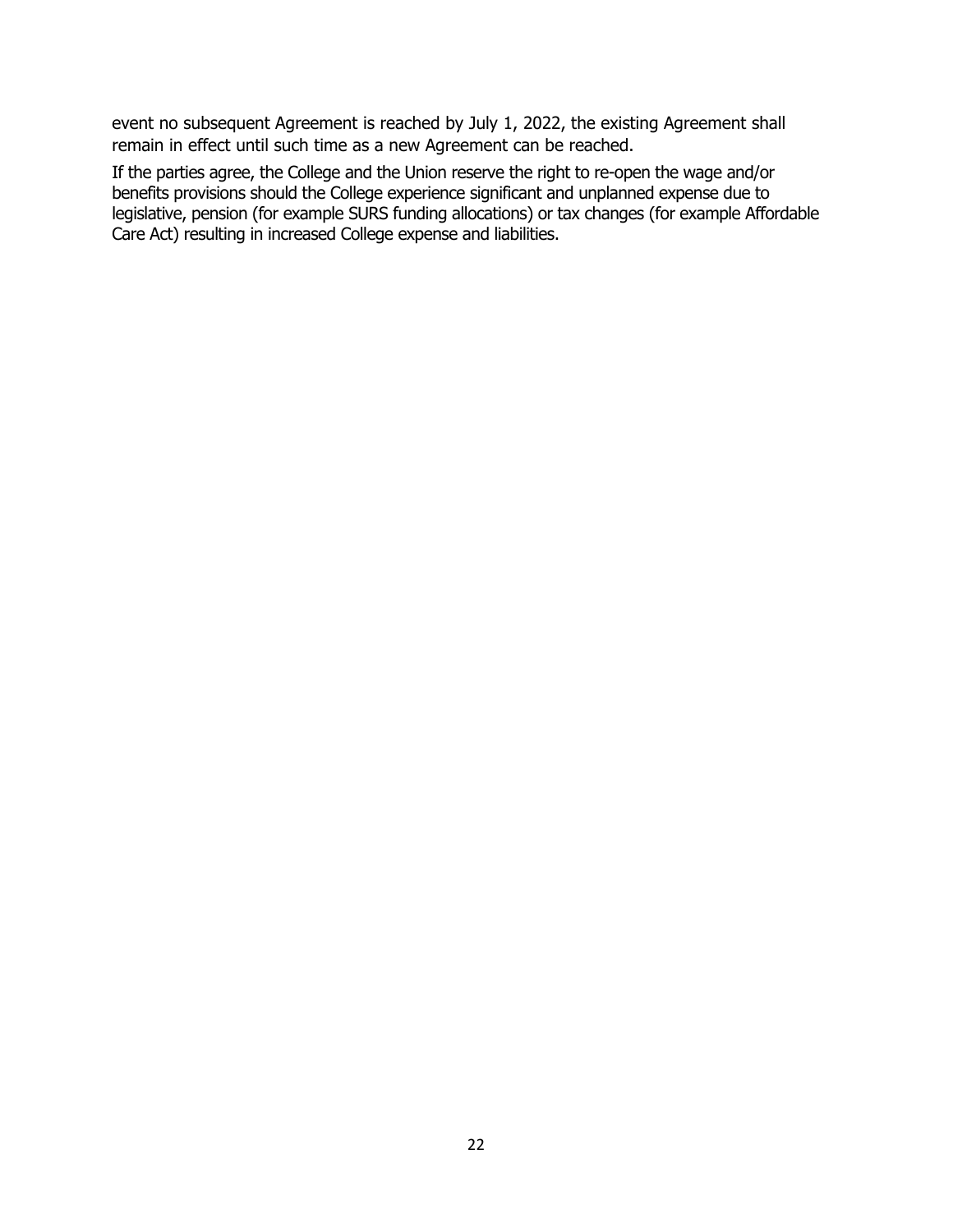This CBA is signed this \_\_\_ day of February, 2020.

In witness thereof:

Board of Trustees

Frank Napolitano Chairman

a*g*dtano

Christine Fenne Vice-Chairman

Classified Staff Association, IEA-NEA (Painters, Groundskeepers, Mechanics & Carpenters)

Roger Behling<br>President<br>Timothy Follin<br>Vice-President

Roger Behling President

Timothy Follin

Vice-President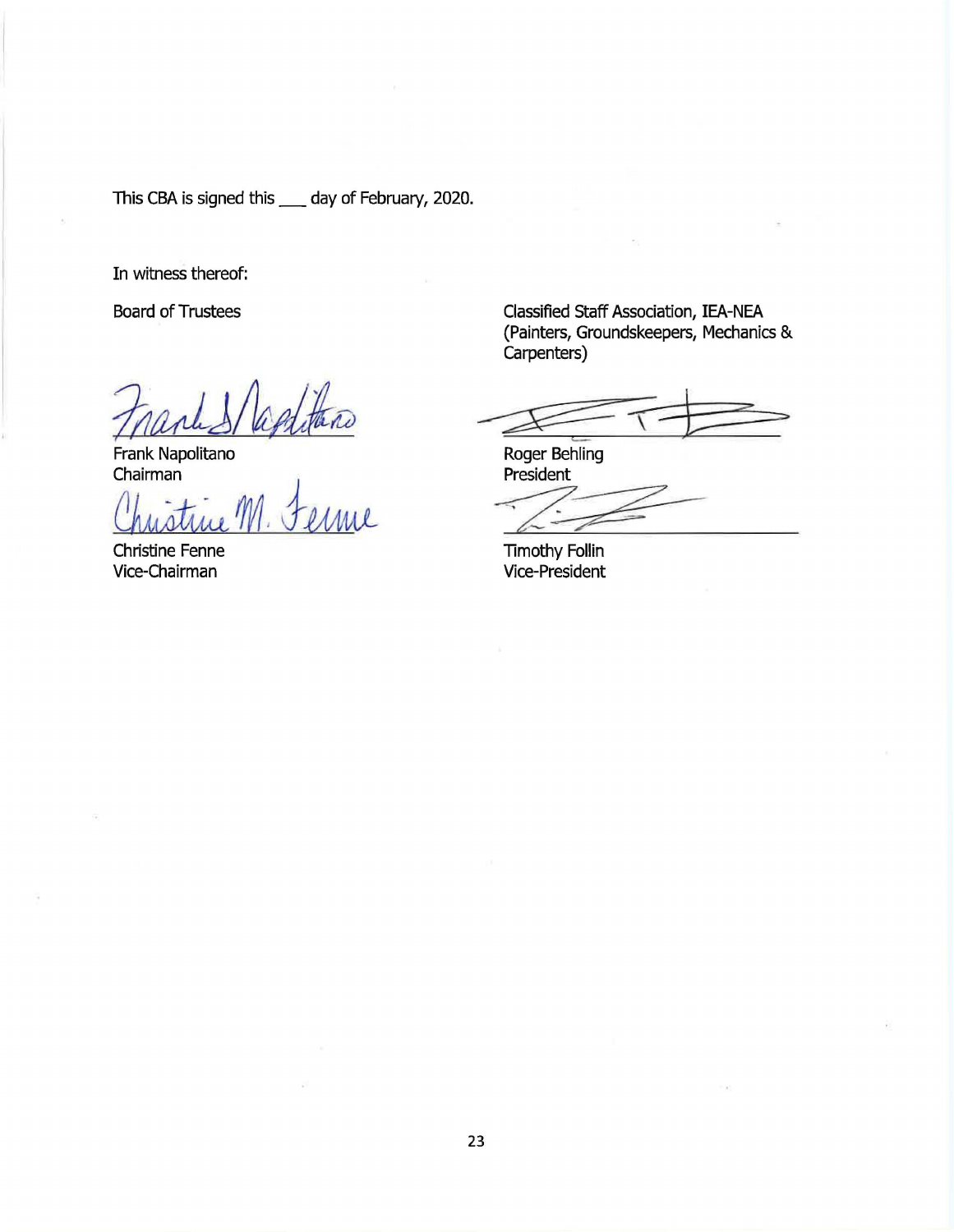#### **APPENDIX A- MEMORANDUM OF UNDERSTANDING**

# **Memorandum of Agreement on Subcontracting**

The College of DuPage (COD) and the College of DuPage Classified Staff (CSA) agree to enter into a Memorandum of Agreement (agreement) to address the issue of subcontracting of CSA bargaining unit work. This agreement will conclude per the expiration of the parties' collective bargaining agreement, but may be renewed upon mutual agreement of the parties.

This agreement is subject to the following conditions:

- 1. COD and CSA agree that per the terms of this agreement, bargaining unit duties may be contracted out to non-bargaining unit employees subject to the mutual agreement of the parties; which may include, but is not limited to: pesticide spraying, mowing of sloped areas; weeding of flower beds; mulching of trees, shrub and tree trimming and irrigation;
- 2. Each contracted out project must be of a fixed duration;
- 3. Prior to the sub-contracting of any bargaining unit work, the College agrees to the following:
	- a. Offer any bargaining unit member who has been laid off the opportunity to be recalled for the duration of the project, provided that the member is qualified to perform the work;
- 4. By entering into the subcontracting agreement the intent of the parties is to augment the CSA bargaining unit workforce by hiring subcontractors to complete specific projects as outlined in paragraph one. Under no circumstance shall nonbargaining unit workers hired to perform bargaining unit work be allowed to replace CSA bargaining unit members. No bargaining unit member shall have their hours reduced or be laid off as a result of sub-contracting bargaining unit work. Bargaining unit members shall be offered overtime opportunities per the terms of the contract, and will be offered based on the duration, size and scope of the project.